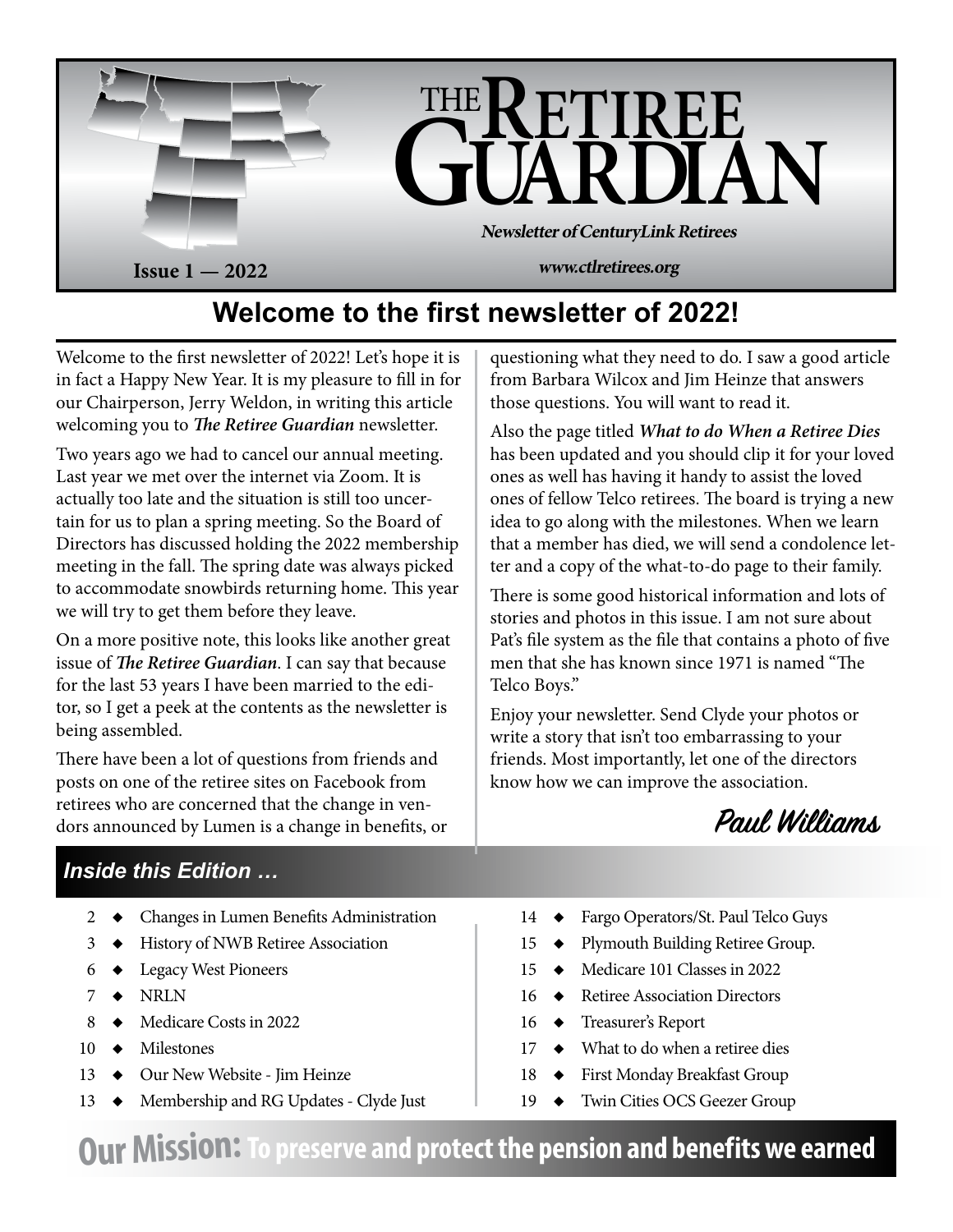## **Changes in Lumen Benefits Administration By Barbara Wilcox and Jim Heinze**

Lumen has been making changes in the administration of our benefits, transitioning from Aon Hewitt to Businessolver as the administrator. The transition was to be complete by January 1, 2022. Several communications have gone out from Lumen about the changes taking place. We will try to summarize here what retirees need to know. Most important, our benefits are not changing. The only changes are in the way we communicate with the Service Center and its services.

#### **Communicating with Lumen Life and Health Benefits:**

- **• www.lumen.com/healthbenefits** Use this web address for online access to your benefits.
- • 833-925-0487

This is the new phone number for the Lumen Benefits Service Center at Businessolver. The current Service Center phone number (800-729- 7526) will remain in effect. Any other number you may have used in the past will no longer be in service.

• Lumen Benefits has begun communicating directly with individual retirees by email. If you have given your email address to Lumen Benefits, probably through the website, then you can expect to receive email from **lumenhealthandlife@businessolver.com**

## **Health Reimbursement Account (HRA):**

The new administrator for the HRA is MyChoice Accounts (MCA), and YSA is going away. If you are eligible for an HRA, you will receive a "Welcome Guide" from MyChoice Accounts (MCA) in the mail in January 2022, which explains how to access reimbursement from your HRA and how to submit claims. The new HRA claims administrator information is listed below.

**MyChoice Accounts, MSC 345475 P.O. Box 105168 Atlanta, GA 30348-5168**

Claims can also be emailed, or faxed to:

**claims@mychoiceaccounts.com 855-883-8542 (Fax)**

## **Action Required:**

## **MyChoice Accounts (MCA) Recurring Claims Auto-Reimbursement:**

On or after January 1, 2022, you will need to setup a new auto-reimbursement with MCA to replace your current auto-reimbursement. You must update your account information online at

#### **lumen.com/healthbenefits**

or contact MCA. You will be required to provide proof of your premium payment along with the premium auto reimbursement claim form to establish the amount of reimbursement—no monthly submission is required after that.

## **No Action Required:**

### **Carrier Premium Auto-reimbursement Through Via Benefits:**

If you are not changing plans and are receiving Automatic Reimbursement of your monthly premiums through Via Benefits, your reimbursement will continue into the new plan year, and no action is required. **(Note: A delay may occur at the beginning of each Plan year as the carriers update their systems for the new year which can cause a potential lag in your January/February reimbursement).**

**If you have questions, please call the Lumen Health and Life Service Center at Businessolver at 833-925-0487, Mon. - Fri. 7:00 a.m. - 7:00 p.m., CST. International callers, please call 317-671-8494.**



Thanks to Kelly Candelaria and Michele Freese, Lead Benefits Managers at Lumen, for providing information for this article.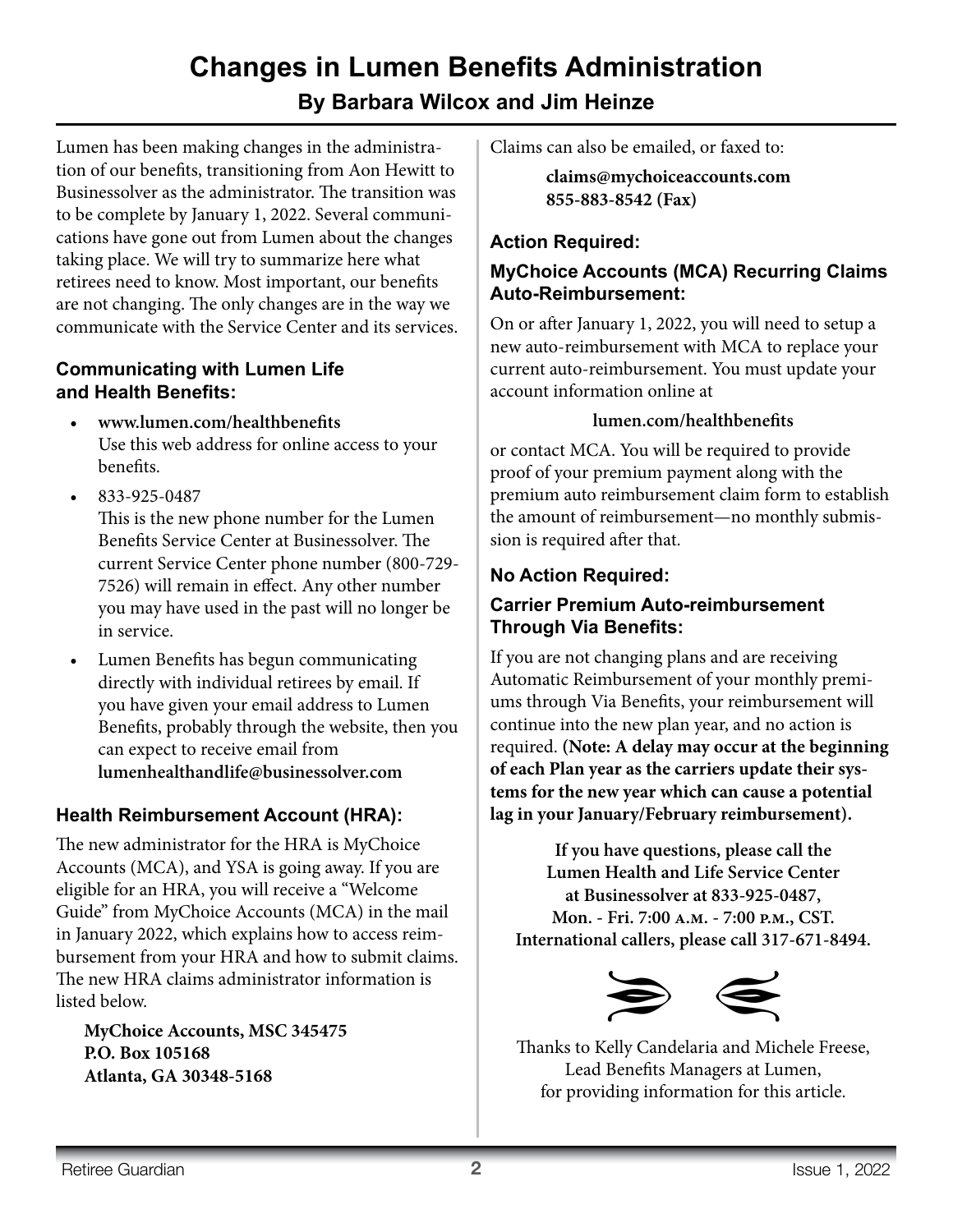# **History of NWB Retiree Association By Clyde Just**

I have challenged all of you to provide pictures and "I Remember When…" stories for *The Retiree Guardian*. Well, I was recently challenged by Jim Burns from Omaha to include an article about the origination of our Retiree Association with special attention to the early founders of this group. Here goes my attempt.

I will start with a letter from J. Thomas Bouchard, Senior Vice President and Chief Human Resources Officer with U S West dated December 15, 1989. You will see a copy of this cover letter on page 5. The opening paragraph states that on November 29, 1989 the U S West Board of Directors approved an amendment to the U S West Management Pension Plan. The total document is 15 pages and it explains the details of what has been commonly referred to as the "5 + 5 Plan." I have not included any other pages in this issue.

As many of you know, there were literally thousands of employees that accepted this plan. In 1992 the company offered an ERO (Enhanced Retirement Offer) to several hundred employees which mirrored the " $5 + 5$ " Plan." Everything went along smoothly until the mid 1990's when the leadership of the company decided to make a drastic change in the Medical Coverage. On page 10 of the above mentioned document it stated that the "Medical Coverage continues at the same level in effect at retirement for those that choose this plan." Those that chose this offer retired on February 28, 1990 and expected that this benefit would continue for their lifetime. This is also why you continually see the classification "Pre'91/ERO'92" when describing this group of retirees.

Briefly, without going into all of the legal language, in early 1995 U S West began what Nelson Phelps and Curtis Kennedy perceived as a concentrated campaign "to enroll the 30,000 Pre'91/'92ERO retirees in HMO's". Nelson viewed the use of HMO's as a reduction in the level of his health care. Because of his concern, in August 1995 he filed a class-action lawsuit against U S West. In January 1996 U S West formally amended the Health Plan's language to guarantee lifetime indemnity coverage to every employee that retired prior to 1991. Finally, in February 1996, USW

resolved Nelson's lingering question regarding the reimbursement schedules and the parties entered into a stipulation of dismissal.

The information in this paragraph was provided by Mimi Hull. In mid to late 1997, Mimi Hull was asked by Curtis Kennedy to attend a meeting with Margaret Beaver, a retired USW HR District Manager, to discuss providing leadership to further develop a retiree group to lobby for the continuation of retiree benefits beyond the legally protected pension benefit. Nelson Phelps also attended this meeting. Margaret and her husband lived in Castle Rock CO and belonged to the same church as Jack McAllister. According to her, Jack encouraged these efforts. Margaret and her husband had begun the development of what was called CORE (COloradoREtirees). Since Margaret had decided to relocate to Arizona she asked Mimi if she would be willing to take over the leadership of this group. Mimi agreed and from 1997 until 1999 Mimi headed up CORE, building up the membership, raising money, and reaching out to other retiree organizations that were forming throughout the 14 state USW area.

Overlapping what Mimi was doing with CORE, a group of NWB retirees were discussing their plans and deciding on a plan of action. The group had many things to do to get the association "off the ground." Not the least was to develop a "By Laws" document, develop a plan of action to get retirees to join, elect a Board of Directors and many other "nuts and bolts." This preliminary work was completed and the NWB Retiree Association had its first annual meeting in 1999.

Again, per Mimi, she managed to bring the leadership of the various state organizations to a meeting which was held at the Denver DIA in mid-1999 to sort out who we were and what we were going to be in the business we do. The meeting was led by two trained leadership facilitators, Nelson Phelps and Ron Flannery. The team constructed a mission statement, agreed on a Regional structure and elected the first group of officers. To the best of Mimi's recall, the participants at this meeting were: Jim Norby - NWB, Phyllis Kielblock - NWB, Howard Rickman - OR, *History ... continued on page 4*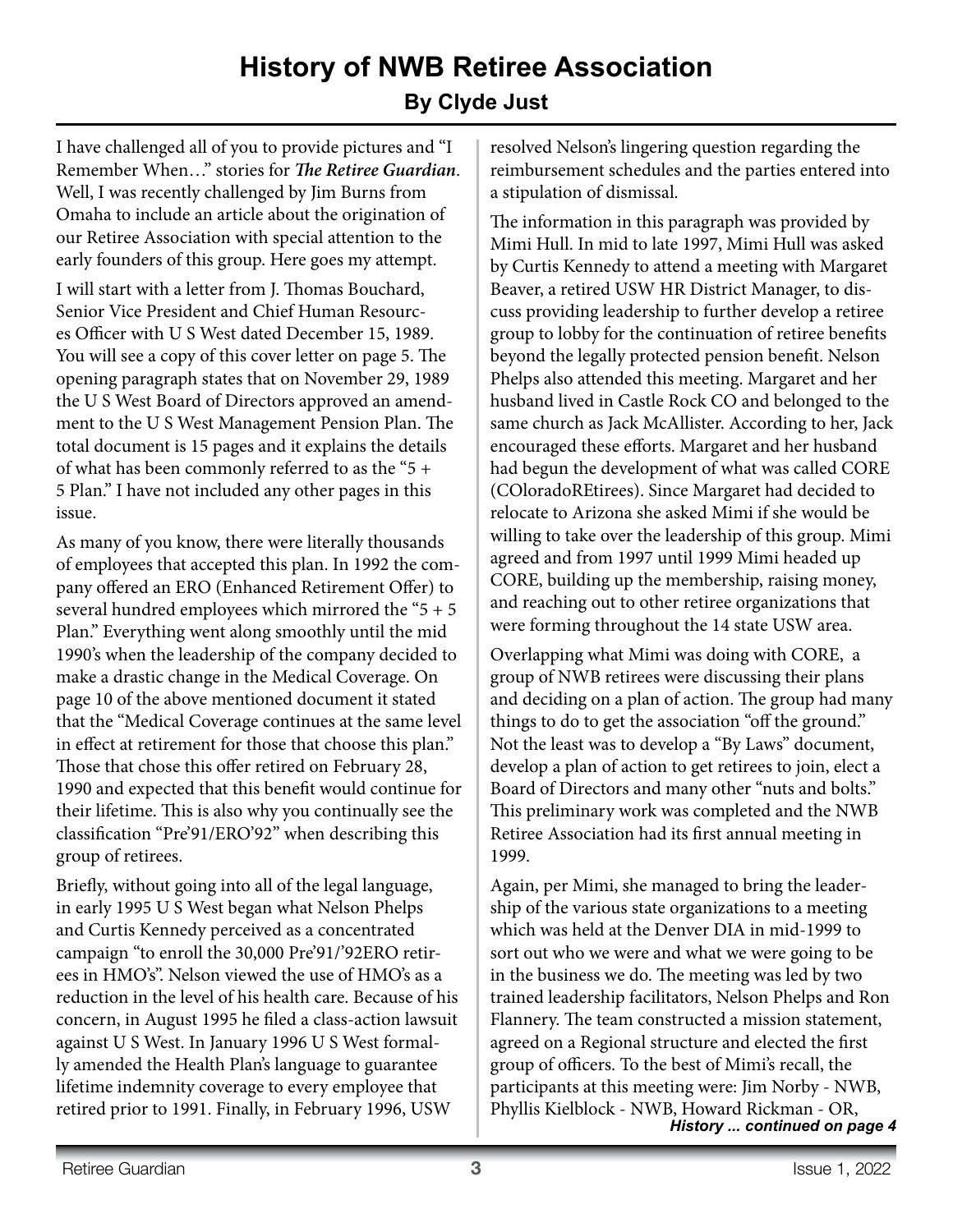#### *History ... continued from page 3*

Eldon Graham – WA, Don Archibald – MT/ID, Dick Johnson – UT, Phil Graham – AZ, Mimi Hull - CO/ WY and a representative from New Mexico that she cannot recall by name. Jim Norby became the first regional president, Phyllis became the secretary and Phil became the first treasurer.

This above group also recognized at the time that they would need a presence in Washington DC to safeguard some benefits and in a year or two they set about to make contact with other corporate retiree groups and they ended up forming the NRLN (National Retiree Legislative Network). Jim Norby took over the head of the NRLN and Nelson Phelps became the President of AUSWR and Mimi Hull became the Vice-President. When Nelson retired from AUSWR Mimi replaced him as the President of AUSWR.

In addition to the NWB retiree association, in the U S West fourteen state region there were six other state retiree organizations. These were: Colorado/ Wyoming, Arizona, New Mexico, Oregon/Washington, Utah, and Idaho/Montana. As mentioned above from Mimi's input, a regional steering committee was created where the chairs of the seven state associations were members and Jim Norby was the initial president of the group. The name of this group was AUSWR (Association of U S West Retirees).

Now back to the organization of the NWB Retiree Association. Thanks to Mary Ann Neuman who provided a list of directors for the first eight years, Paul Williams who provided the list of directors for the next four years, and I was able to provide a list of directors from 2012 until the present. You will find this list of directors on page 16.

By looking at the list of directors in the early years of the NWB association you will see nine names whose terms started in 1999. These nine people would be the first directors of our current association. They also did the key work of getting the association off to a good start. The chair of the initial group was Jim Norby.

I wanted to point out that Phyllis Kielblock, who not only was one of the original directors also served many other roles in the association. From 1999 until her death in 2009, at various times, she was responsible for issuing the first two newsletters, was the treasurer, the database administrator, a retiree advocate,

email coordinator, and an executive assistant.

Initially, the AUSWR team was the single point of contact with U S West. As you may recall, Qwest took over on 6/30/2000. So AUSWR was then our single point of contact with representatives of Qwest. This continued until CenturyLink bought out Qwest on 4/1/2011. AUSWR was then our single point of contact with CTL which has now become Lumen.

In 2013 the AUSWR board decided to disband the group effective 12/31/2013. Five of the state organizations also elected to close their operations. NWB and Colorado/Wyoming elected to continue with their operations. At this time the NWB group reorganized the Board of Directors with specific areas of responsibilities and this was published in *The Retiree Guardian* Issue 3 – 2013.

Colorado/Wyoming and NWB operated independently but they agreed to work together when appropriate. This continued through 2018. In early 2018 the Colorado/Wyoming association announced that they were disbanding 12/31/2018. By joint agreement with the CO/WY organization the NWB group extended an offer to the CO/WY team for their members to join. It was at this time that many of the CO/WY team members joined the NWB association. John Rommelfanger and Kay Daugaard from Colorado then became directors of the combined association.

After the above chronological explanation of the NWB Retiree Association, the history would not be complete without mentioning some of the key contributors through the years. I have already mentioned Phyllis Kielblock. To the best of my research the chairs of the association following Jim Norby were Jim Burns, Dick Johnson, Mary Ann Neuman, Don McCulloch, and Jerry Weldon. I mentioned that Phyllis issued the first two issues of *The Retiree Guardian*. I do not know who took on this responsibility after her but I do know that Jerry Miller, Kitty Kennedy, and now Pat Williams have held this "editor" position for the last dozen or so years and they have all done fantastic jobs. Over the last ten years or so Curtis Kennedy, Barbara Wilcox and Don Warsavage contributed an article or two for almost every issue of *The Retiree Guardian*. Jim Heinze has been the leader of the group of Retiree Advocates for many years. In each issue we list all of the Retiree Advocates and *History ... continued on page 5*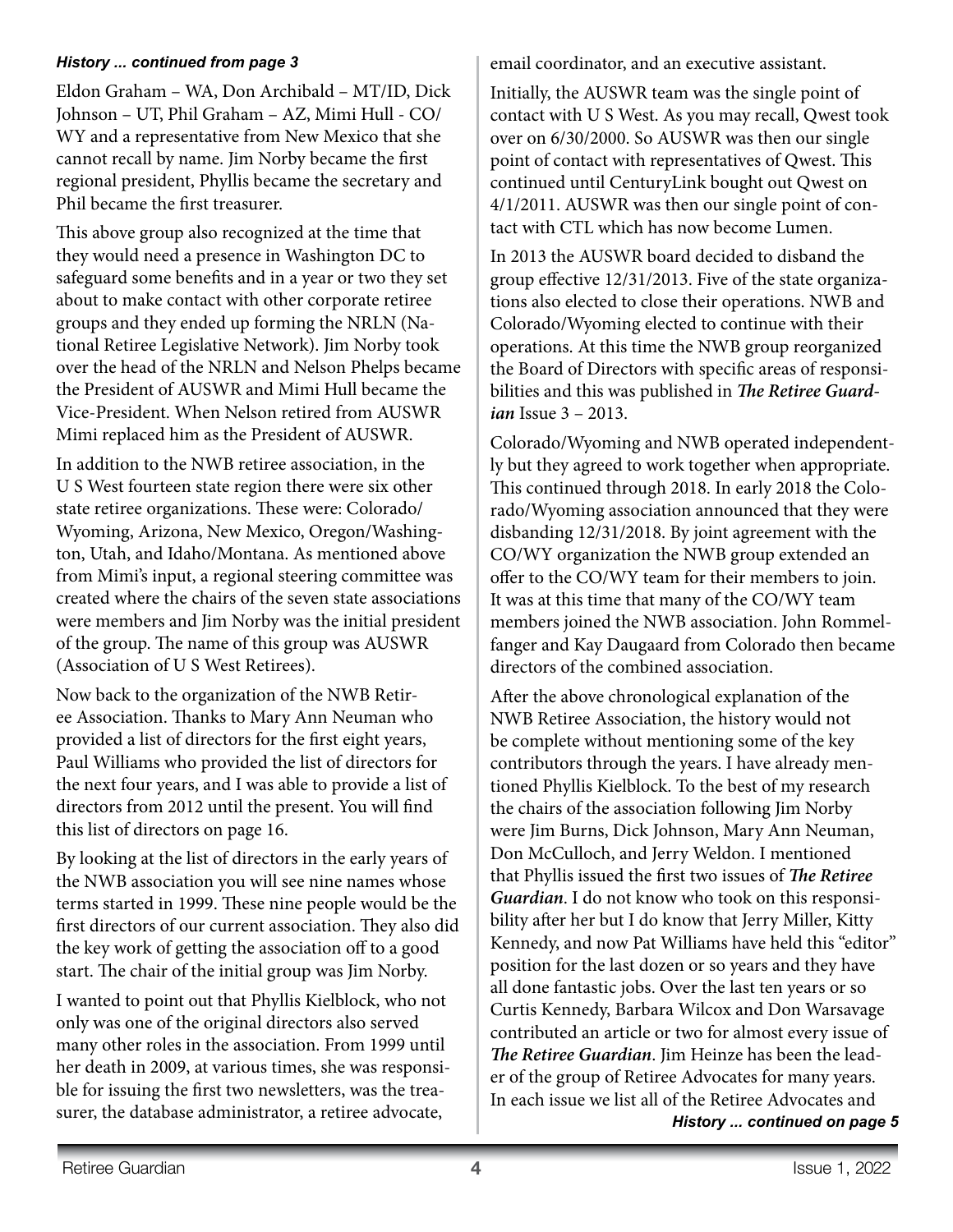#### *History ... continued from page 4*

thanks to them for the great help they provide. Since CenturyLink took over from Qwest, Marina Pearson from Lumen and three of her direct reports - Deb Conley, Michele Freese and Kelly Candelaria have provided excellent input and assistance to our association. Barbara Wilcox and Jim Heinze have built a strong, positive relationship with the latter three and I

have been fortunate to have Marina Pearson as a very positive contact to work with on an as-needed basis. When I did a survey many years ago asking our members to provide feedback on the articles/sections of *The Retiree Guardian*, the Milestone section was ranked #1 by the majority of the members. Over the past 10 years Don Kelly, Bill Alsdorf, Greg Snyder, and the staff of RMH Tax have done a superb job of capturing the names of retirees who have passed away. Finally, I want to thank those members who have contributed group pictures of retirees and have sent in "I Remember When…" stories for the quarterly newsletter. They have really added to the value of each issue of *The Retiree Guardian*.

In addition to the people mentioned in the previous paragraph, I believe that Paul Williams deserves his own paragraph of thanks. In addition to having the most years of service, 13+ years and still counting, for any of the 43 directors, he also has been the association's treasurer for this period of time. I feel that this amount of service to the group is

#### simply outstanding.

*This article was written by Clyde Just with a lot of help from (in alphabetical order): Jim Burns, Mimi Hull, Mary Ann Neuman, Nelson Phelps, John Rommelfanger and Paul Williams.*



J. Thomas Bouchard Senior Vice President and Chief Human Resources Officer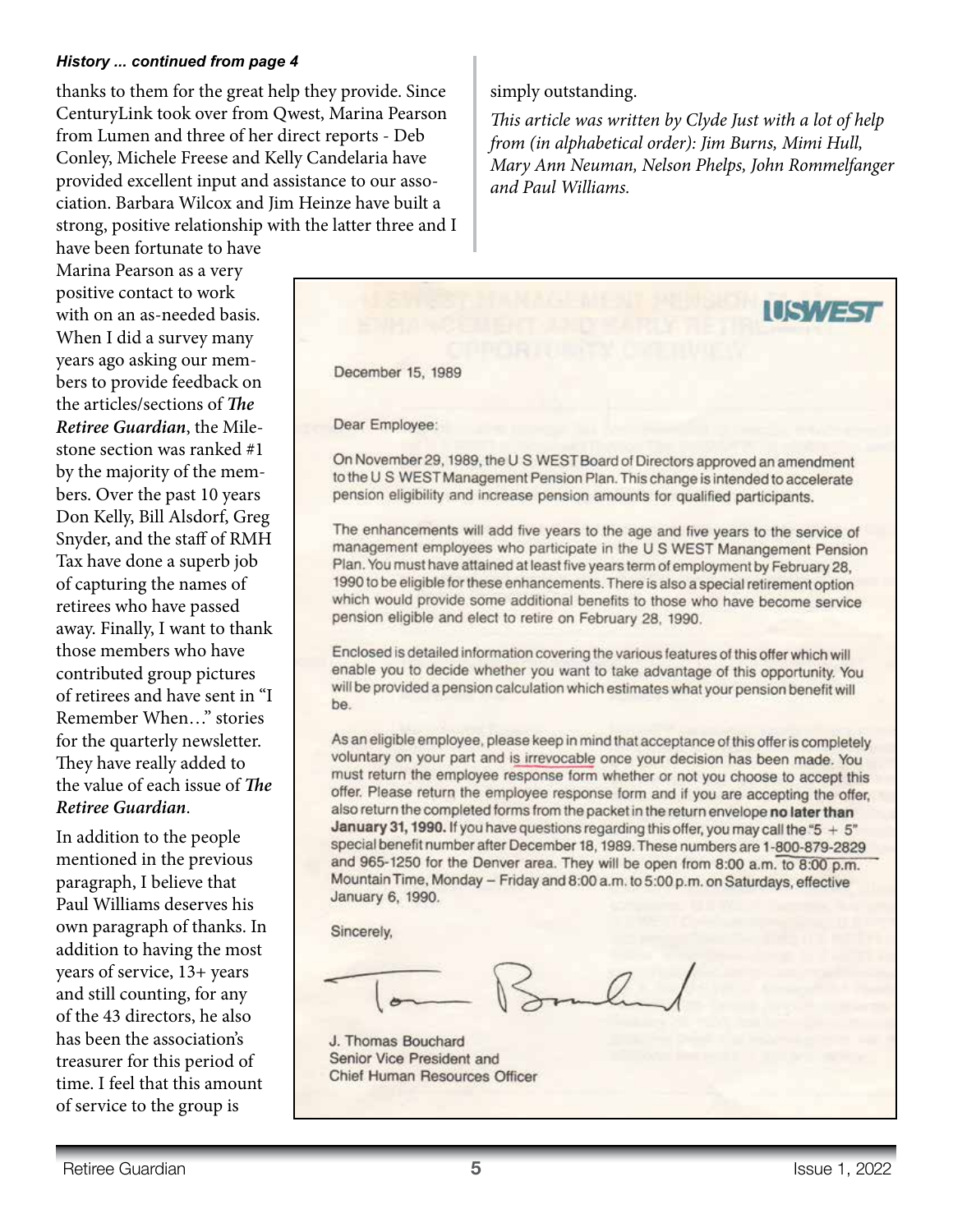# **Legacy West Pioneers - Fargo ND**

The Legacy West Pioneers - Fargo, North Dakota, met on November 4, 2021, for a combination Fall Social, 110th Anniversary of the Pioneer organization and to honor our military veterans.

Forty-nine members and partners attended the event. President Pam Olson welcomed everyone and gave a brief rundown on activities our organization has participated in this year. John Postovit had prepared a handout outlining the history of the Telephone Pioneers and gave a short speech noting the highlights. John Carlson welcomed our veterans and each of our veterans were presented with a small American flag as a thank you for their service to our country.



Seated, left to right: Marie Mueller, Carol Anderson, Elaine Sipe. In background: Barb Altman.





John Postovit with members too numerous and scattered throughout the picture to try to identify with any rhyme or reason.





Marlys Schwarz and Darline Wahowske in foreground. In back, clockwise from top right - Harold Kaste, Curt Peterson, Barb Peterson and Barb Kaste.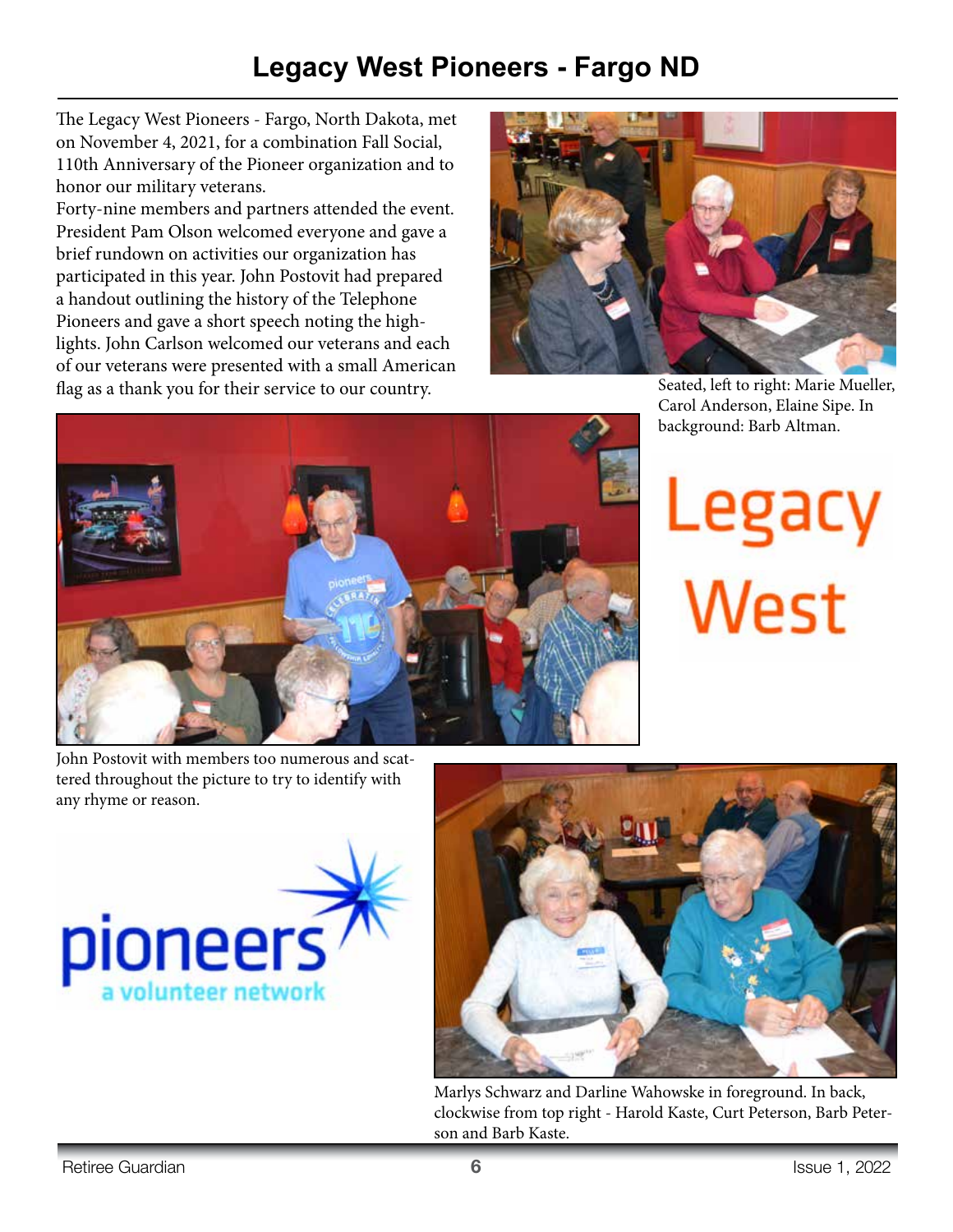

## **NRLN Report By Cynthia Hadsell**

Now's the time to respond to the NRLN Action Alert to tell President Biden and your members of Congress to stop the Centers for Medicare and Medicaid Services' dangerous action to destroy Medicare through Direct Contracting. You can call, mail or e-mail a message to the leaders for your state.

NRLN - National Retiree Legislative Network www.nrln.org

The sample letter below can be sent as is or modified as you wish. There is also more background information at our website at www.ctlretirees.org or contact me. The year 2022 will be another busy one for issues that impact seniors. Stay safe!

### **Sample "Action Alert" Letter**

Dear President Biden, Senator X, Representative Y,

I am writing to urge you to stop the Centers for Medicare and Medicaid Services' dangerous action to destroy Medicare through Direct Contracting.

Direct Contracting Entities (DCE) are aimed at the 41 million in original Medicare and even the 24.9 million in Medicare Advantage (MA). The Health Affairs publication reported there are 53 DCE pilot programs in 38 states and 23 are investor-owned. A second wave of DCEs are expected to be announced in January 2022. (In 2021, Vively Health is the DCE offered in Iowa, Minnesota and Nebraska.)

CMS will pay DCEs to cover a portion of auto-enrolled patients' medical care. This is a terrible shift from original Medicare's direct reimbursements to healthcare providers. DCEs are allowed to pocket the funding they don't spend on healthcare. This is a prescription to skimp on healthcare for patients. Seniors will be at the ruthless mercy of private insurers.

Do you support that CMS paid \$41.8 billion in taxpayer subsidies in 2021 (\$450 billion over 24 years) to private insurance companies' Medicare Advantage (MA) plans? Private plans have never been competitive. This year payments to private insurers for MA plans were 104% compared to the cost of original Medicare Fee-for-Service per enrollee. MA plans and have never been 100% or below FFS per enrollee.

It is irrational that our government, or you specifically, would subsidize the growth of the healthcare insurance industry or any business or MA plans with my income tax payments to the general revenue fund. You paid over \$40 billion in subsidies this year to an industry that has achieved a 44% market share and \$370 billion in annual revenue. Wake up, attack the real problem, costs, not America's seniors. If privatization can't make it without subsidies, dump it. Stop bonus awards and rebate payments now! Kill the DC program now.

You should know that private plans have failed and that my income tax payments have been wasted. I want to hear from you that you will do your best to stop this Medicare Advantage plan and Direct Contracting insanity.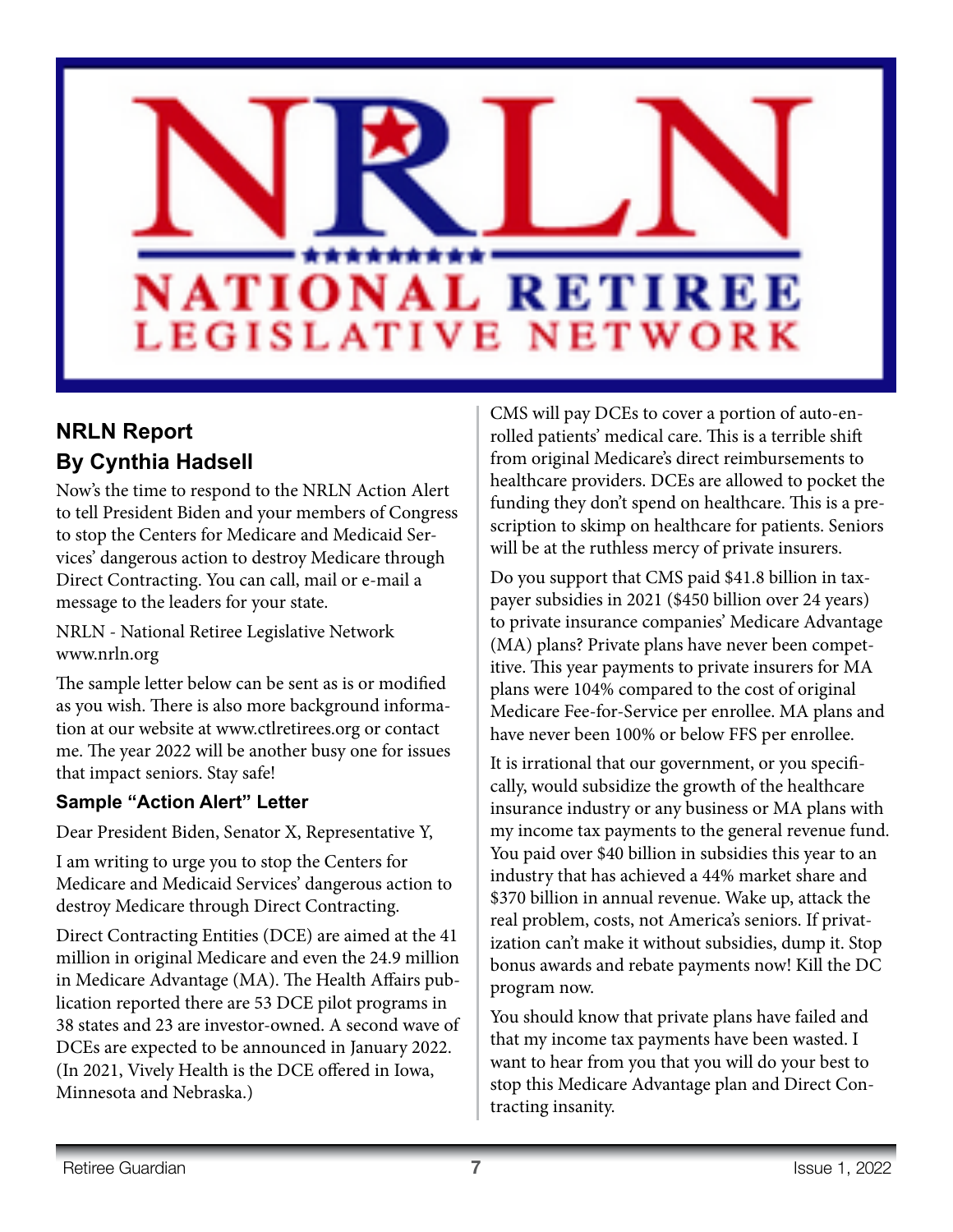## **Medicare Costs in 2022 By Barbara Wilcox, SHIP Counselor**

Medicare costs went up as of January 1, 2022, like they do every year. However, this year the increases were greater than in recent years, especially in the monthly Part B premium. According to the Centers for Medicare and Medicare Services (CMS) there are several reasons for the larger increases in the Part B premium.

- Greater use of the health care system plus increased costs for providing health care during the COVID pandemic.
- A low, \$3 increase in the Part B premium in 2021, mandated by Congress to help beneficiaries cope with costs. Congress ordered CMS to start paying that back in 2022.
- • A need to set aside greater reserves for possible coverage of the new Alzheimer's drug (Aduhelm) in the near future.

Most of us have our Part B premium deducted from our Social Security benefit each month. CMS emphasized that the 2022 Cost of Living Adjustment (COLA) in Social Security of 5.9% would more than offset the Part B premium increase for most if not all people.

Here is a summary of 2022 costs, compared to 2021, for the most commonly encountered costs.

|                                                                                | 2021 2022 |
|--------------------------------------------------------------------------------|-----------|
| Part A Deductible (per benefit period of hospitalization)\$1,484.00 \$1,556.00 |           |
|                                                                                |           |
|                                                                                |           |

## **Higher Costs for Higher Income**

People who are lucky enough to qualify for high income status pay higher premiums for both Part B and Part D (prescription drug coverage). The government looks at your 2020 income tax return to see if you have to pay a higher amount in 2022, and how much you will pay. Here are the numbers, based on an individual income tax return. Double the income amounts if you are married and filed a joint return.

#### **Part B Premiums Adjusted for Income**

| Modified Adjusted Gross Income (2020 tax return)                    | 2022 Part B Premium |
|---------------------------------------------------------------------|---------------------|
|                                                                     |                     |
| Greater than \$91,000 and less than or equal to \$114,000 \$238.10  |                     |
| Greater than \$114,000 and less than or equal to \$142,000 \$340.20 |                     |
| Greater than \$142,000 and less than or equal to \$170,000 \$442.30 |                     |
|                                                                     |                     |
|                                                                     |                     |

### **Part D Income Related Monthly Adjustment Amount (IRMAA)\***

| Modified Adjusted Gross Income (2020 tax return) | 2022 Pa |
|--------------------------------------------------|---------|
|                                                  |         |

**Modified Adjusted Gross Income (2020 tax return) 2022 Part D Monthly Adjustment Amount**

| $*$ Added to memium of prescription drug plan or Medicare Adventors plan |  |
|--------------------------------------------------------------------------|--|

Added to premium of prescription drug plan or Medicare Advantage plan.

*Medicare costs ... continued on page 9*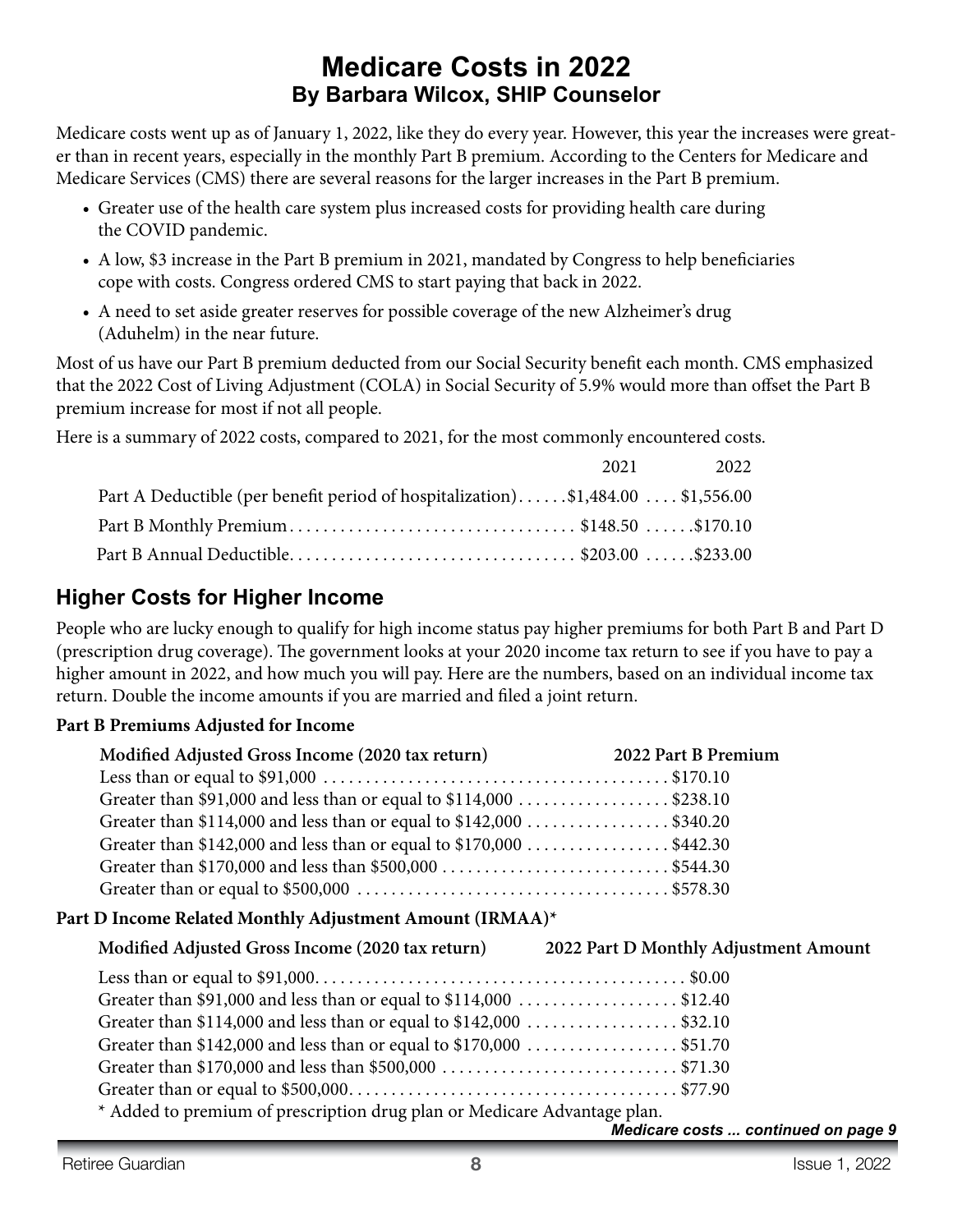#### *Medicare costs ... continued from page 8*

- Q. How do I know how much I'm paying in 2022?
- A. The monthly premium amounts, including any IRMAA you may owe due to high income, were shown on the annual statement that you received from Social Security in late November or early December. These amounts are withheld from your monthly Social Security (or Railroad Retirement) benefits. If you are not drawing Social Security (or Railroad Retirement), then you are billed for the amounts you owe.
- Q. I am a Pre-1991 Retiree, and Lumen reimburses me for my Part B premium. How do I make sure I receive the correct reimbursement for the higher 2022 amount?
- A. Instructions for updating your Part B reimbursement amount were on Page 7 of your Lumen Annual Enrollment Guide that you should have received in November. As in previous years, you should make a copy of the Social Security statement showing your 2022 amounts and send it to Lumen Health and Life Benefits. If your letter is postmarked on or before March 31, 2022, your reimbursement amount will be retroactive to January 1, 2022. The address has changed from last year. The new address, for both Pre-1991 and 1992 ERO Retirees is:

**Lumen Health and Life Service Center at Businessolver P.O. Box 850552 Minneapolis, MN 55485-0552 FAX: 515-273-1545**

- Q. What happens if I don't update my Part B premium amount?
- A. If you don't update the amount with the Service Center by March 31, 2022, then you will continue to receive the same reimbursements you received in 2021. If you update after that date, it will be effective the first of the following month.
- Q. I am an Occupational Post-1990 Retiree, and I get reimbursed from my HRA for my Part B premium. How do I update this to the higher 2022 amount?
- A. Follow the instructions for recurring reimbursement from your HRA. There is further information about HRA reimbursements on page 2.
- Q. I am a Management Post-1990 Retiree. Can I get reimbursed from my HRA for my Part B premiums?
- A. No. The rules are different for Management Post-90 Retirees. You can only get reimbursed for premiums paid to insurance companies, not Medicare premiums, which are paid to the Federal Government.

**Questions about reimbursements? Call the Service Center at 833-925-0487, Mon. - Fri., 7 a.m. -7 p.m. CST. International callers please call 317-671-8494**

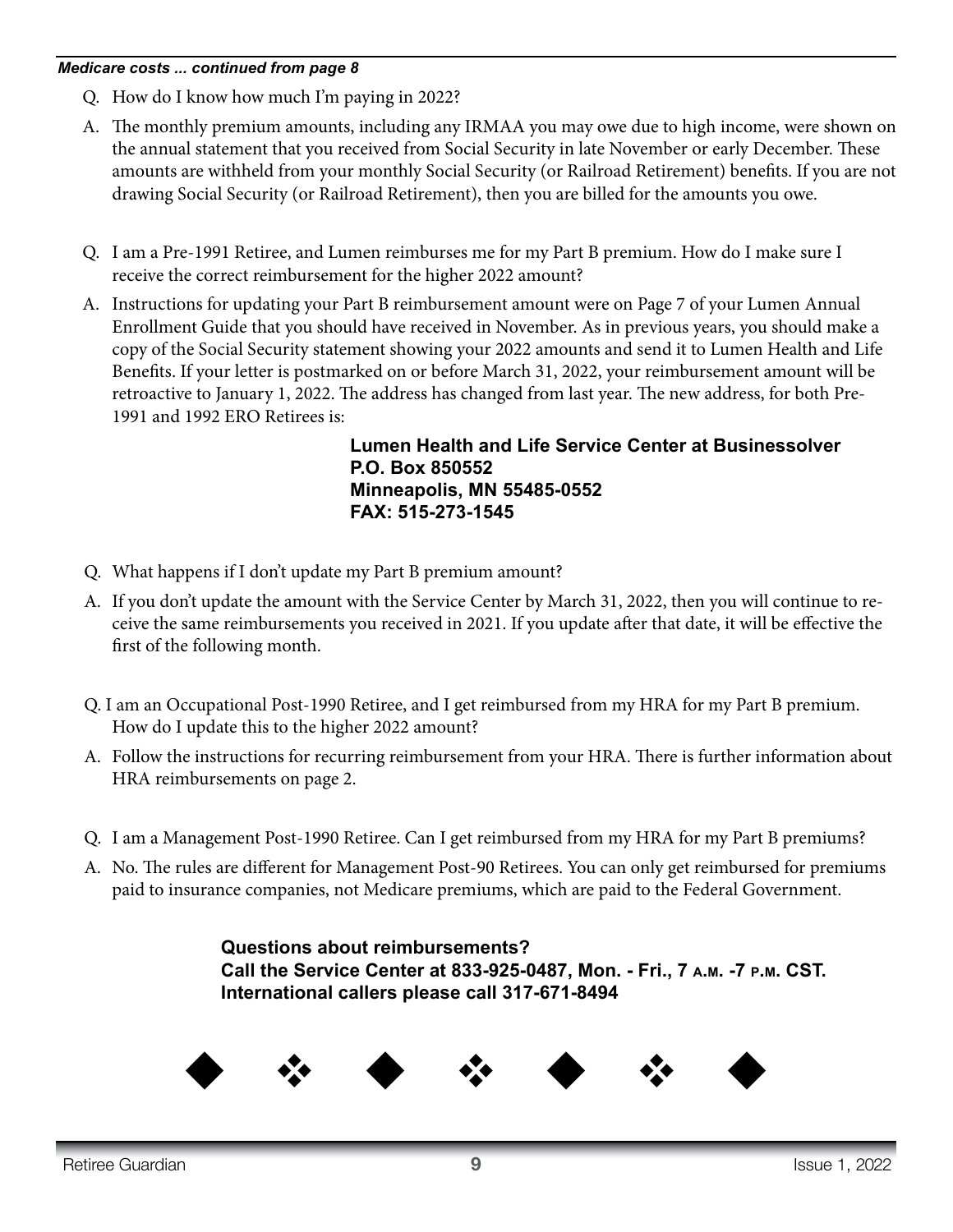

Thank you for providing names and obits of friends and associates who have passed. Please ask your loved ones to include your telephone work history in your obit. It helps when the newspapers are scanned for past employees. Also, if someone's name is missing, please submit it again and we can list it in the next issue.

When reporting, please remember that more information is better. If you call, please spell the names and remember that the city and state are also needed in emails and calls.

RMH Accounting maintains the membership database and compiles

the names for *Milestones*. They can be contacted at **ctlretirees@rmhtax.com** or 763-432-2860; Greg Snyder can also be contacted for the NWBell five-state area at **TPNupdate@gmail.com** or 352-316-5872, while Bill Alsdorf can be contacted for the Colorado/Wyoming area at **auswr.colowyo@gmail.com** or 303-659-4181.

**Thanks!** 

Greg and Bill

## \* current member

## **Colorado**

| Carlson, Dixie Lee Berthoud/Des Moines    |
|-------------------------------------------|
|                                           |
| Greenberg, Elinor "Ellie" Centennial      |
| Heimbichner, Marvin JGreeley/Longmont     |
| Keil, Douglas Earl Greeley/Sioux City, IA |
| Lynn, Lester Roy  Lakewood                |
| Manica, Deborah Helen Lafayette/Boulder   |
| Mickelsen, Nelson WayneMonte Vista        |
| Nelson, Annabelle Rose  Lakewood          |
|                                           |

## **Iowa**

|         | Anderson, Dale K Des Moines              |
|---------|------------------------------------------|
| $\star$ | Backus, Ernie Des Moines                 |
|         | Bales, Thelma Alvirda Bloomfield         |
|         | Becker, Beverly LGilbertville            |
|         | Berridge, Janice Shirley Cedar Rapids    |
|         | Beutergaugh, Mary Wanda Council Bluffs   |
|         | Bogle, Lorraine Ann  Council Bluffs      |
|         | Brazell, Romana J. "Monnie" Cedar Rapids |
|         |                                          |
|         | Chambers, Rose MaryGreene                |
|         | Christiansen, Bertha "Bert" Altoona      |
|         |                                          |

**Iowa (continued)**

|   | Clausen, Wilma Ann Danbury                    |
|---|-----------------------------------------------|
|   | Craig, Sandra Des Moines                      |
|   | Cundy, Margaret E. Cedar Rapids               |
|   | DeBruyn, Erna Marie West Des Moines           |
|   | Doughman, Susan Jane Rush Ankeny              |
|   | Douglas, Kathleen R "Kathy"Bettenfort         |
|   | Englin, Pamela Kay Emmetsburg                 |
|   |                                               |
|   | Frommelt, Rita Evelyn. Marion                 |
|   | Guenther, Colleen West Union                  |
|   | Hall-Fischer, Leona "Maxine" Des Moines       |
|   |                                               |
|   | Harrison, Joan LaVonne Turner  Council Bluffs |
|   | Hejna, Jerry Vincent  Ventura                 |
|   | Hinderaker, Sharlene Joyce. Waverly           |
|   | Howard, Marilyn Jane Muscatine                |
| ⊁ | Hupp, Louise Mary  Scranton                   |
|   |                                               |
|   | James Jr. Donald L Waterloo                   |
|   | Jeter, Twyla  Murray                          |
|   | Lieber, DonnaSioux City                       |
|   | Long, Mary JaneDes Moines                     |
|   | Lutz, Joyce Ann Urbandale                     |
|   | Mack, David AllenDes Moines                   |

*milestones continued on page 9*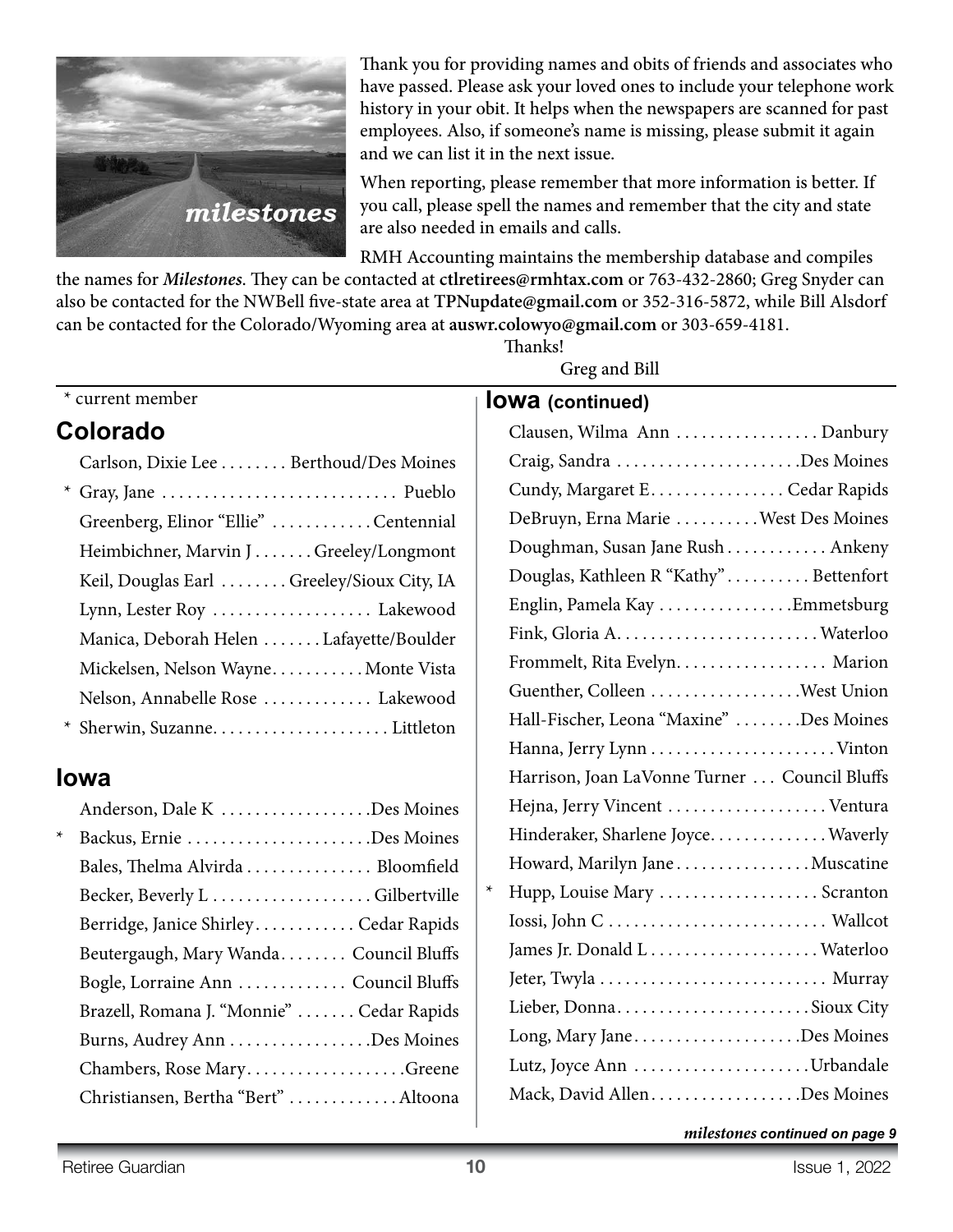## **Iowa (continued)**

|         | McDaniel, Edwin A. Des Moines       |  |
|---------|-------------------------------------|--|
|         | Moffitt, Marjorie Louise Indianola  |  |
|         | Morris, Earl Edward  Keokuk         |  |
|         | Morton, Yvonne M Des Moines         |  |
|         |                                     |  |
|         |                                     |  |
| $\star$ | Organ, James Michael Iowa City      |  |
| $\star$ | Stansberry, Jacquiline Marie        |  |
|         |                                     |  |
|         |                                     |  |
|         | Triggs, Susan Stonebrook  Ankeny    |  |
|         | Trumper, LaVon Kathleen Des Moines  |  |
|         | Wickham, Jr., Raymand James "Jim"   |  |
|         |                                     |  |
| ∗       | Wiedner, William J "Bill"  Waterloo |  |
|         |                                     |  |

## **Minnesota**

| Bronson, Red  Lake Elmo               |
|---------------------------------------|
| Buchwald, Lorraine "Rainey"Fridley    |
| * Budde, LeRoy E Minneapolis          |
| Chladek, Mary Ann G. Paynesville      |
| Conroy, Helen A  St Cloud             |
| Dettmer, Gladys Louise Lake City      |
| Emry, Dick Lee Minneapolis/Ottuma, IA |
| * Erickson, Garth Esco                |
|                                       |
| Freese, Edna  Austin                  |
| Govig, LaVaughn L  New London         |
|                                       |
| Haberkorn, Ronald L. Excelsior        |
| Highman, Gerald BoydNorthfield        |
| Holtkamp, Gertrude "Gert"  Brainerd   |
| * Hulst, Margaret ElizabethWaltham    |
| Johnson, Pearl O Thief River Falls    |
| Jorgensen, Naomi J  Tyler             |

## *milestones* ... continued from page 8 **Minnesota** (continued)

| Karau Barbara JoAnn  Rochester                 |
|------------------------------------------------|
| Keller, Vivian June (Miller). St. Peter        |
|                                                |
| Knudson, Sharon Ann. Chaska                    |
|                                                |
| Leach, Horace Wesley "Pete" Excelsior          |
|                                                |
|                                                |
| Moe, Mary Margaret Fergus Falls                |
| Nalipinski, Jerome Francis "Jerry"St Paul      |
| Nething, Beverly. Thief River Falls            |
| * Ostlund, Neil A  Alexandria                  |
| Petersen, David E Stillwater                   |
|                                                |
| Stanek, Sharon Albert Lea                      |
| Stoldorf, Dean Robert Brooklyn Park            |
| Sundstedt, Kathryn AnnThief River Falls        |
| Tracy, Gertrude "Trudy"Robbinsdale             |
| * VanCura, Eugene T "Gene" Rochester/Pipestone |
| Wendorff, Joyce Ann Marshall                   |
| Wozniak, Frank W. Sauk Rapids                  |
|                                                |

## **Nebraska**

| Beck, Ronald F "Ron"  Grand Island    |
|---------------------------------------|
| Boersen, Earl Henry  Grand Island     |
| Bogardus, Pamela (Whitney) Omaha      |
| Burkhead, Richard "Dick"  Omaha       |
| Gammrell, Jean M Plattsmouth          |
| Gibbins, Richard B. Alma/Grand Island |
| Giese, Patsy M  South Sioux City      |
| Greenwalt, Betty M  St. Paul          |
|                                       |
|                                       |
| Hayak, Deborah L Omaha                |
| Hendricks, Thomas Michael Omaha       |

*milestones continued on page 10*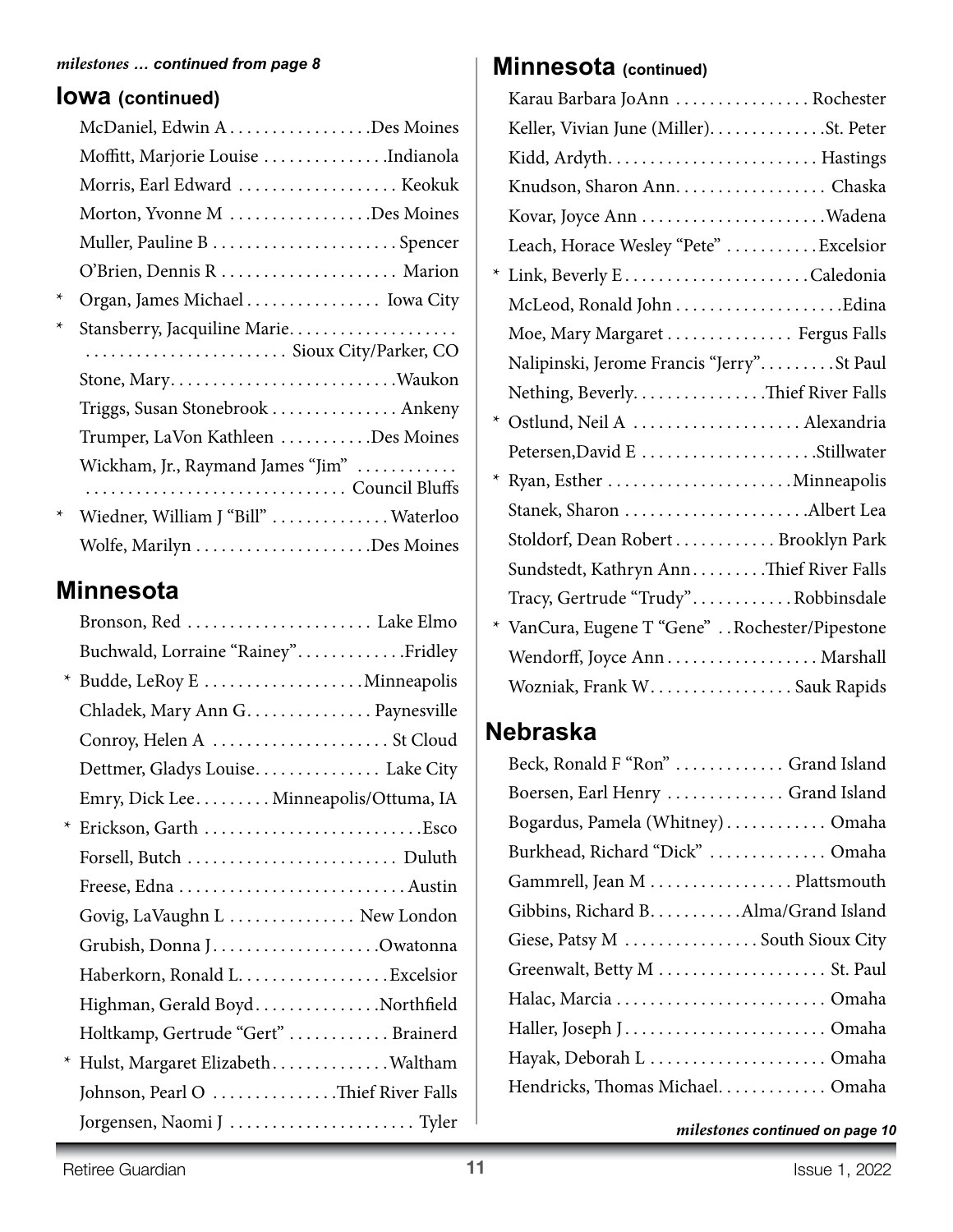#### **Nebraska (continued)** *milestones … continued from page 9*

| Mitera, Louis W "Lou"  Omaha        |
|-------------------------------------|
| Moe, Sidney R "Sid" Grand Island    |
| Morrison, Monte GAlliance/Gordon    |
| Mueller, Robert LNorth Platte/Omaha |
| Mutzebaugh, Judith "Judie"  Omaha   |
|                                     |
| Schenkelberg, John M Omaha          |
| Sterling, Larry WKimbal/Sidney      |
|                                     |
|                                     |

# **North Dakota**

# **South Dakota**

| * Brekke, Robert Dene "Bob"  Sioux Falls |  |
|------------------------------------------|--|
| Frost, Connie Jean Aberdeen              |  |
| Habeger, John Bernard  Madison           |  |

## **South Dakota (continued)**

| Jaqua, Judith A 'Judi'  Sioux Falls   |  |
|---------------------------------------|--|
| Lawrence, Marian Bernice  Sioux Falls |  |
| Souvignier, Deb  Harrisburg           |  |
| Young, Darlene F Watertown            |  |
| Young, Gerald "Jerry"  Sioux Falls    |  |

# **Wyoming**

|--|--|

## **Other)**

| Anderson, Beverly F  Lapeer MI/St. Paul MN                  |
|-------------------------------------------------------------|
| * Anderson, Earl N Cashton WI/Cedar Rapids IA               |
| * Beckman, Mildred "Milly" H                                |
| Sault Sainte Marie MI                                       |
|                                                             |
| Diamantoulis, Marie E "Mary"  Tucson AZ                     |
| Hakala, Janet Elaine                                        |
| . Albuquerque NM/Bismarck ND                                |
| Heurung, Francis George<br>. Scottsdale AZ/Brooklyn Park MN |
| Keil, Douglas Earl  Greeley CO                              |
| * Mercil, Kathy Surprise AZ/Fargo ND                        |
| Person, Alyce Lindquist                                     |
| Sandberg, Delores Blanche<br>. Grantsburg WI/Minneapolis MN |
| Slayton, Nancy Lea Phoenix AZ/Des Moines IA                 |
|                                                             |

# Thank you!

>∞∞∞∞∞∞∞∞∞∞∞∞∞∞∞∞∞∞∞∞∞∞∞∞∞∞∞∞∞∞∞∞∞

Eight shared photos bring back lots of memories for many people. Thanks for taking Clyde's Challenge and sending him your group-meeting pictures. If you haven't done so yet, take Clyde's Challenge and send in a picture of your group. Be sure to include the names of the people in order, left to right.

provenovenovenovenovenovenover<br>{<br>{<br>{}

baaanaanaanaanaanaanaanaanaa d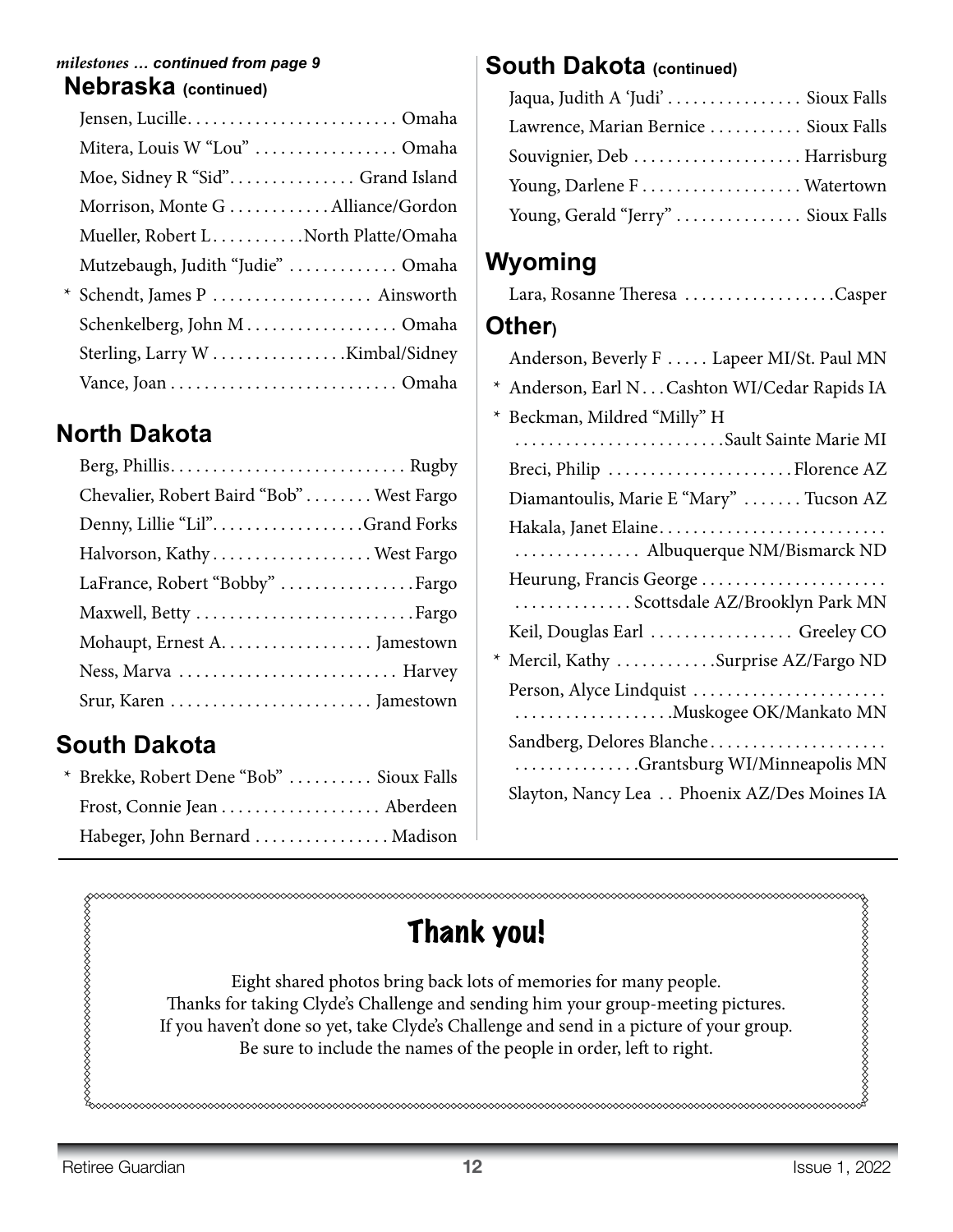# **Our New Website By Greg Snyder**

Our new website (ctlretirees.org) has progressed quite nicely, and I want to send a big thank you to all of you who sent in suggestions. Your input has been a great help, and if you have other suggestions or requests please do send them in. One of the bigger suggestions was to have all of the previous and current issues of *The Retiree Guardian* available on the site. This is now complete and you can find them on the "Members" page. I believe there were no Guardians left behind, but if you find one that is missing, just let me know.

A new link, "What to do when a retiree dies," has been added to the front page. It's a document that we all hope to never need but it can prove invaluable when

that time arises. If you have other links that you think should be added just let me know via the sites' contact form.

We are also getting better at providing faster updates on retiree issues and alerts. They are posted, newest first, on the front page. Those who have elected to sign up to follow the site will have these articles emailed directly to them. Of course you can see all the articles that have been posted on the site by clicking the "Blog" link at the very top. Also, don't forget the search option at the very top right of the site. If you are looking for something specific, a key word search there will probably find it for you.

# **Membership and Retiree Guardian Updates By Clyde Just**

Our membership count as of the end of December was 2,052. This compares to our membership total of 2,275 at the end of 2020. We had 87 reported *milestones* during 2021 and we had 177 who elected to not pay their dues and were dropped from the active membership list. We did have 41 new members that joined our retiree association in 2021.

With all members having the same due date for their dues (July 1 of each year) we are glad that not everyone pays them at the same time. This would create a very large bubble of work for the company that does all of our clerical and database work. We do have some members pay early and some that pay in the July – August time frame. However, we do have a rather large group that pays their dues much later. For example we had 411 who had not paid by 9/1/21, 398 who had not paid by 10/1/21, 261 not paid by 11/1/21, 188 not paid by 12/1/21. Finally, as mentioned above, we had 177 who had not paid by 12/21/21. In early September we sent out postcards/emails to the 398 members who had not paid their dues. In *The Retiree Guardian* that was sent out in early October we reminded members who recive a copy in the mail to check their last page and for those who get it via email to check the face sheet of the email to see when their dues are due. Then, in the first part of November, we sent out 261 emails/postcards for a final notice

that told them that if they did not pay their dues by 12/15/21 that they would be removed from our active list. I share this with you to let you know what actions we take to remind members to pay their dues. While it costs money to send out the postcards it is not excessive but it could be less if members paid somewhat earlier than the start of the fourth quarter. For those that pay before the start of the fourth quarter, we thank you.

In news of *The Retiree Guardian*, this first issue of 2022 was sent out in the first half of January. Those who get an e-mail copy receive it 10-14 days earlier than those who get a printed copy. The difference in time is purely due to getting it printed and then the mailing time. Like the last couple of years, Issue 2 will come out in the first half of April, Issue 3 in the first half of July, and Issue 4 in the first half of October. If you do not receive your copy by the middle of these months, please give me a call or send me an email message and I will try to figure out what went wrong and I will get you a copy.

My plea for getting you to send in pictures and/or sending in "I Remember When…" stories always stands. While I do hear many compliments on The Retiree Guardian, I do want you to send me any suggestions for improvements.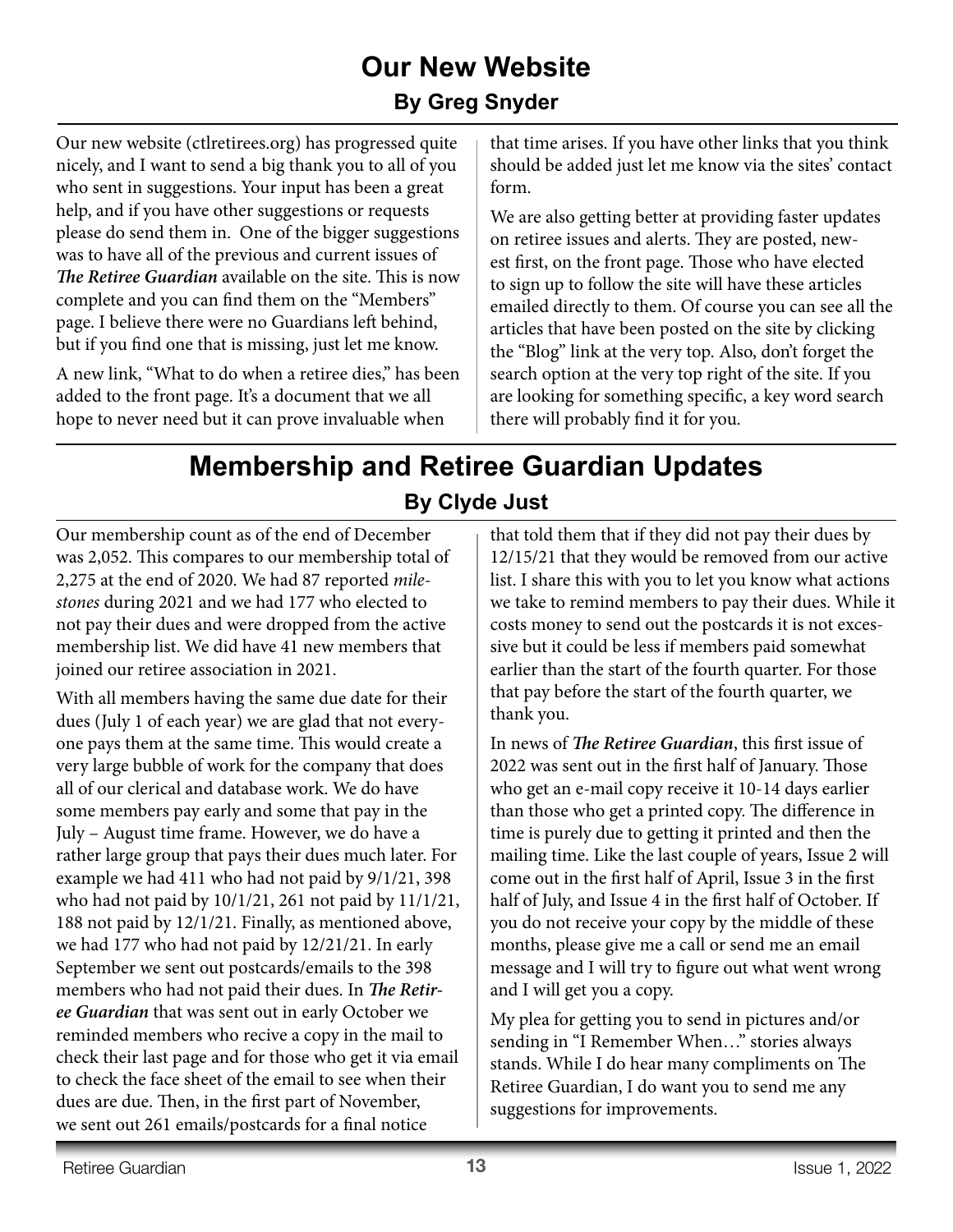# **Fargo Operators Reunion**

In January 2001, 41 Qwest Toll and DA employees retired in Fargo, North Dakota. Eight others, not eligible for retirement, took a buy-out.

The rest transferred to a DA office called "Service Link." For the past 20 years, these former operators have been getting together, usually twice a year. Attendance has been 20 to 35 people, some including family members. At times we have had a "Show and Tell" to share events in our lives.

Pictures of grandchildren take precedent over any talk about work anymore!

(As a side note, NO management person from Toll or DA have ever attended, much to their dismay.) The goal is to keep in contact and erase the division of Toll and DA operators. The latest of these reunions took place at The Pizza Ranch in Fargo, North Dakota, on October 14, 2021.



From the left: Barb Lindemann, Vicki Brown, Carol Thompson, Joy Metz, Diane Knutson-Lee, Joie Muhle, Connie Erickson (in back), Lorraine Langfeld, Alice Mastrud, Sandy Cossette, Judy Bristol, Pam Olson, Sandi Aarestad and Barb Seeba..

# **St. Paul Telco Guys**



All were members of the St. Paul Plant Department in the '70s before they went their separate ways. They are still friends who get together for breakfast about every other month.

From the left: Donald Rank, Terry Roche, Robert Paulson, Ray Zietlow and Paul Williams.

Retiree Guardian **14 14** Issue 1, 2022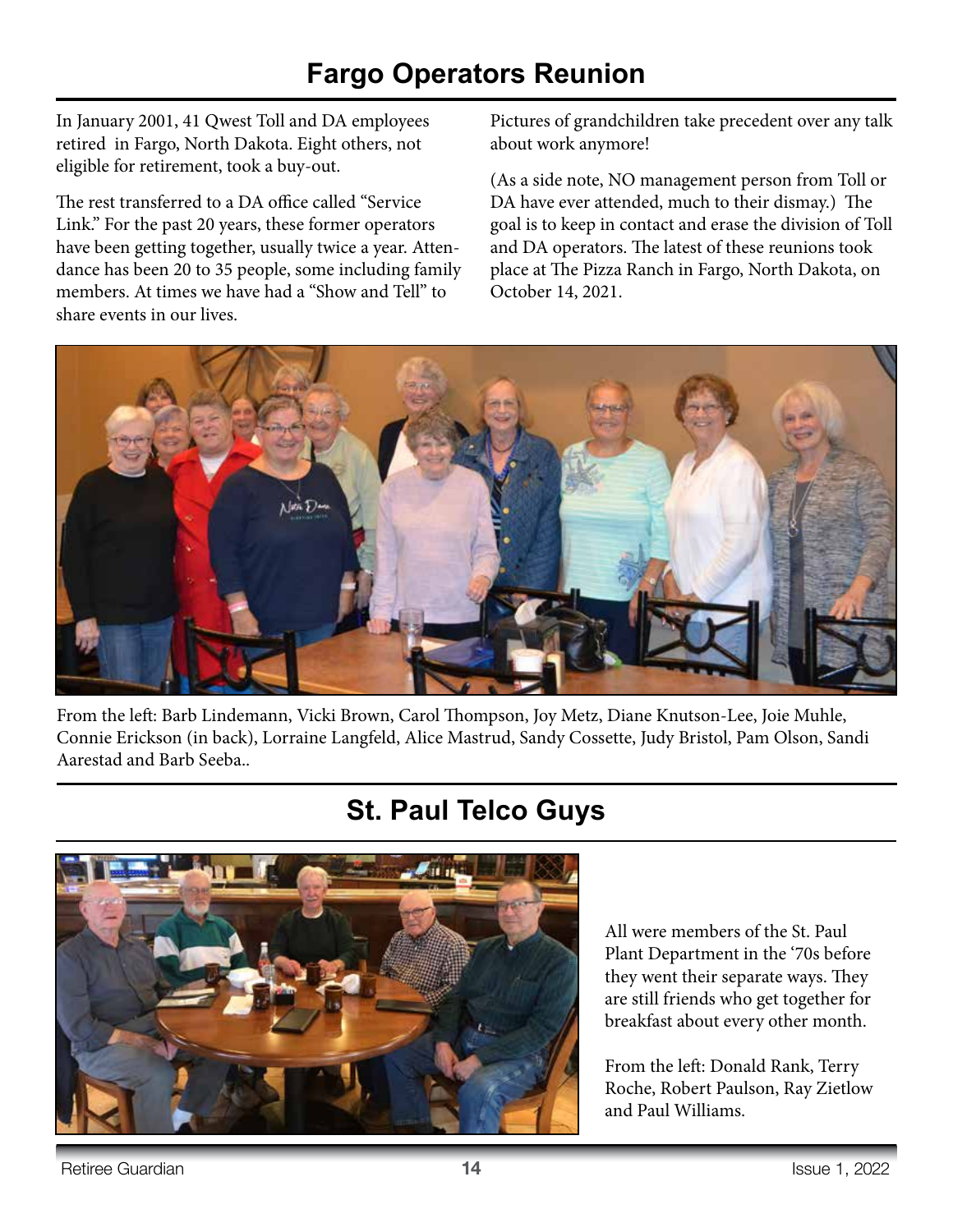# **Plymouth Building Retiree Group**



From the left: Gordie Holm, Audrey Sumstad, Mary Ann Neuman, Del Arme, Rod Mandler, Karen Coe, Gary Coe, Lee Russeth, Joyce Bailey and Harold Sievers.

# **Medicare 101 Classes in 2022**

We are able to offer virtual Medicare 101 classes again in 2022, thanks to the partnership with the SHIP program where I volunteer in Denver and Lumen Benefits. The first class of the year will be:

#### **Tuesday, Feb. 1, 2022, 9:30-11:30 a.m. Mountain Standard Time**

To register for the class, email the SHIP office at ship@ drcog.org, or call 303-480-6835. A link to join the class will be emailed to you when you register. We are using Microsoft Teams for these online classes.

These classes are designed for telephone company retirees and will include information about the Health Reimbursement Account (HRA) that Lumen continues to make available to Post-1990 Legacy Qwest Retirees. This information will be presented by a Lumen Benefits Analyst.

The main part of the class is Medicare information with emphasis on what you need to know when you are first going on Medicare, because you are turning age 65, because you are leaving employment at or

after age 65, or because you are eligible for Medicare because you have been on Social Security Disability Insurance (SSDI) for two years. The class can also be a useful refresher for people who are already on Medicare. I am the teacher for this part of the class, based on my knowledge of Medicare gained over nine years as a volunteer SHIP counselor.

The State Health Insurance Assistance Program (SHIP) is a federal program which provides each state with funds and support to educated people about Medicare, help them understand their Medicare options, and help them solve any problems they may have with Medicare. SHIP does not sell insurance.

The Denver Regional Council of Governments (DRCOG) is a quasi-governmental agency that runs a number of programs for the Denver Metro Area, include the Area Agency on Aging (AAA), which includes a SHIP program.

**To locate a SHIP program where you live, call 1-877-839-2675**

> **Barbara Wilcox, SHIP Counselor BMW80205@gmail.com 303-377-5761**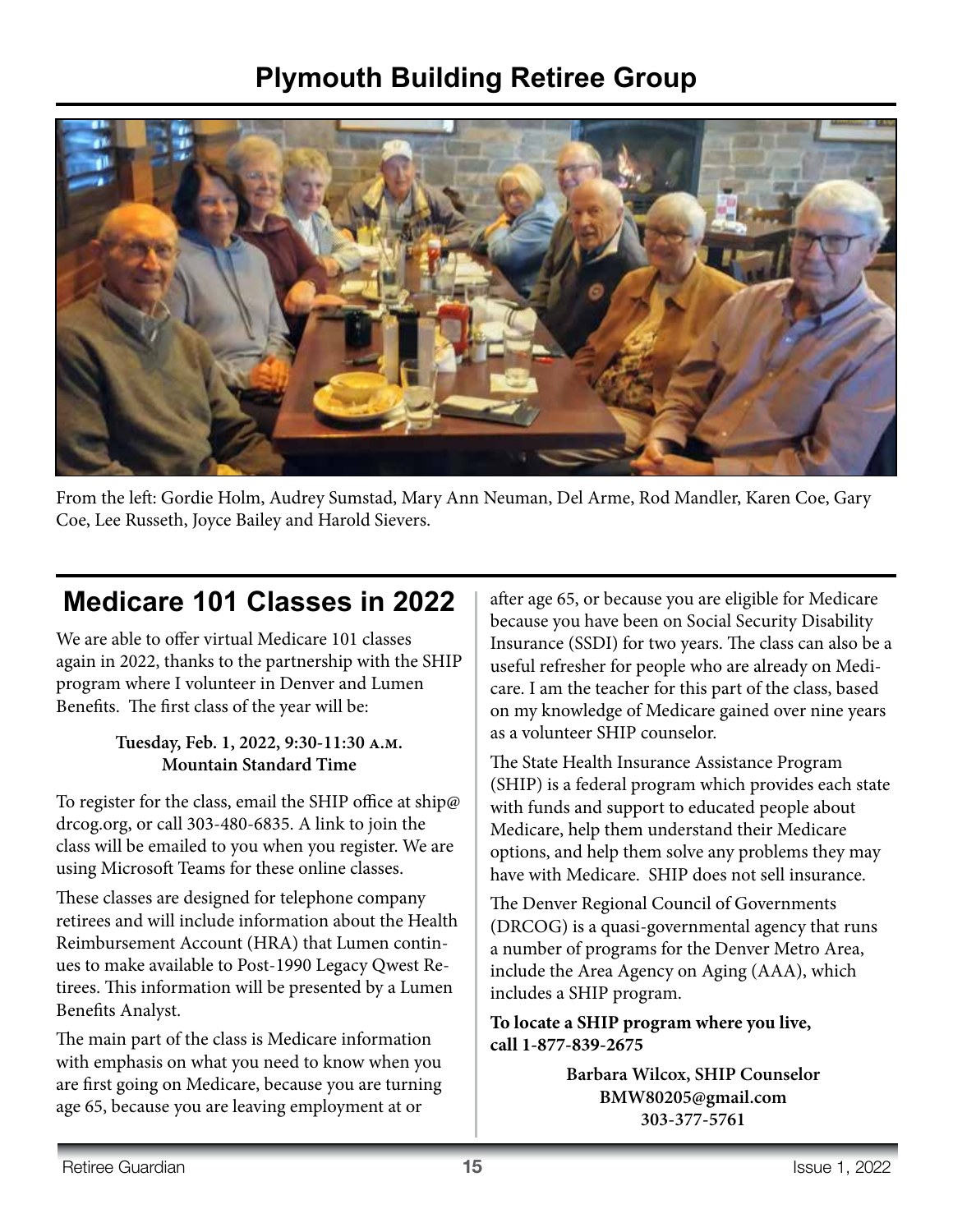## **Directors of the Retiree Association (Listed by start date)**

| Jim Burns May 1999. April 2007           |  |
|------------------------------------------|--|
| Chuck Gradoville  May 1999 May 2000      |  |
| Marian Hauck  May 1999 May 2002          |  |
| Dick Johnson May 1999. Dec. 2007         |  |
| Phyllis Kielblock  May 1999 May 2001     |  |
| Jim Norby May 1999 May 2004              |  |
| Eldon Ranney. May 1999. May 2005         |  |
| Jim Shaw May 1999 May 2002               |  |
| Don Stockton May 1999. May 2001          |  |
| Larry Smith  May 2001 Nov. 2006          |  |
| Wally Walker  May 2001 May 2004          |  |
| Rose Bailey May 2002. Dec. 2007          |  |
| Ada Bork May 2002 Dec. 2007              |  |
| Tom Burns  May 2002 June 2007            |  |
| Arnie Albrecht May 2003 Dec. 2007        |  |
| Marlyn Beaudine May 2004 April 2007      |  |
| Roger Williams  May 2005 Dec. 2007       |  |
| John Postovit  Nov. 2006  April 2007     |  |
| LeRoy Christensen  April 2007  June 2007 |  |
| Mary Ann Neuman April 2007  May 2014     |  |
| Les Watts April 2007  May 2010           |  |
| V Kaye Ramsey  June 2007 Dec. 2007       |  |
| Thomas Fetch Nov. 2007  Dec. 2007        |  |
| Dick Bruner May 2008. May 2012           |  |
| Paul Williams Aug. 2008  Present         |  |
| Thurm Ballard May 2010. May 2014         |  |
| Ray Larson May 2010. May 2018            |  |
| Don McCullough May 2010 May 2015         |  |
| Ione Wilkins May 2010 May 2012           |  |
| Cindy Hadsell  May 2012 Present          |  |
| Clyde Just  May 2012 Present             |  |
| Don Kelly May 2012. May 2018             |  |
| Jerry Weldon  May 2013 Present           |  |
| Jim Mitzel May 2013 May 2015             |  |
| Gerry Giddings  May 2014 May 2016        |  |
| Jerry Otto May 2014. June 2014           |  |
| Charlotte Sheldon  May 2014 May 2018     |  |
| Loren Fritz May 2016. May 2018           |  |
| Roger Borowicz  May 2018 Present         |  |
| Floyd Olson  May 2018 May 2020           |  |
| Kay Daugaard Jan. 2019 Present           |  |
| John Rommelfanger Jan. 2019. Present     |  |
| Greg Snyder  May 2021 Present            |  |

# **Treasurer's Report By Paul Williams, Treasurer**

In my last article I predicted that both our revenue and our expenses would come in at \$60,000. I am writing this on December 27, 2021, and if I ran the report today it would show that our revenue was \$57,934 and our expenses were \$58,865. There is a possibility that we may receive a few late dues, but not enough to bring the total up to \$60,000. Now I am just bragging, but I can't brag too much because I also suggested that the additional contributions would amount to 11% to 12% of our revenue. I missed that. They will be 10%. Anyway, we are finishing the year in great financial shape and looking forward to 2022.

Our biggest expenses are, in order, database and office administration, production of *The Retiree Guardian*, and support for the NRLN. Most of you know that \$5 of your dues go to the NRLN to support their legislative efforts. In the past we have sometimes also provided minor amounts of financial support for NRLN "White Papers" which are used to educate members of congress on issues that are important to our members. If you feel strongly about an issue that they have identified they will gladly accept personal contributions. It doesn't affect our organization, but contributions to their foundation are tax deductible.

This issue of *The Retiree Guardian* contains information that might affect your personal treasury. I know from member questions and postings on the web, that there is a lot of concern for the changes in YSA or HRA reimbursements for medical premiums or expenses. There is a good article that helped me understand that there really isn't a change in the benefits, only a change in the contractor who is doing the administrative work for Lumen. The new administrator for the Health Reimbursement Account is MyChoice Accounts (MCA) and the term YSA has been replaced with MCA.



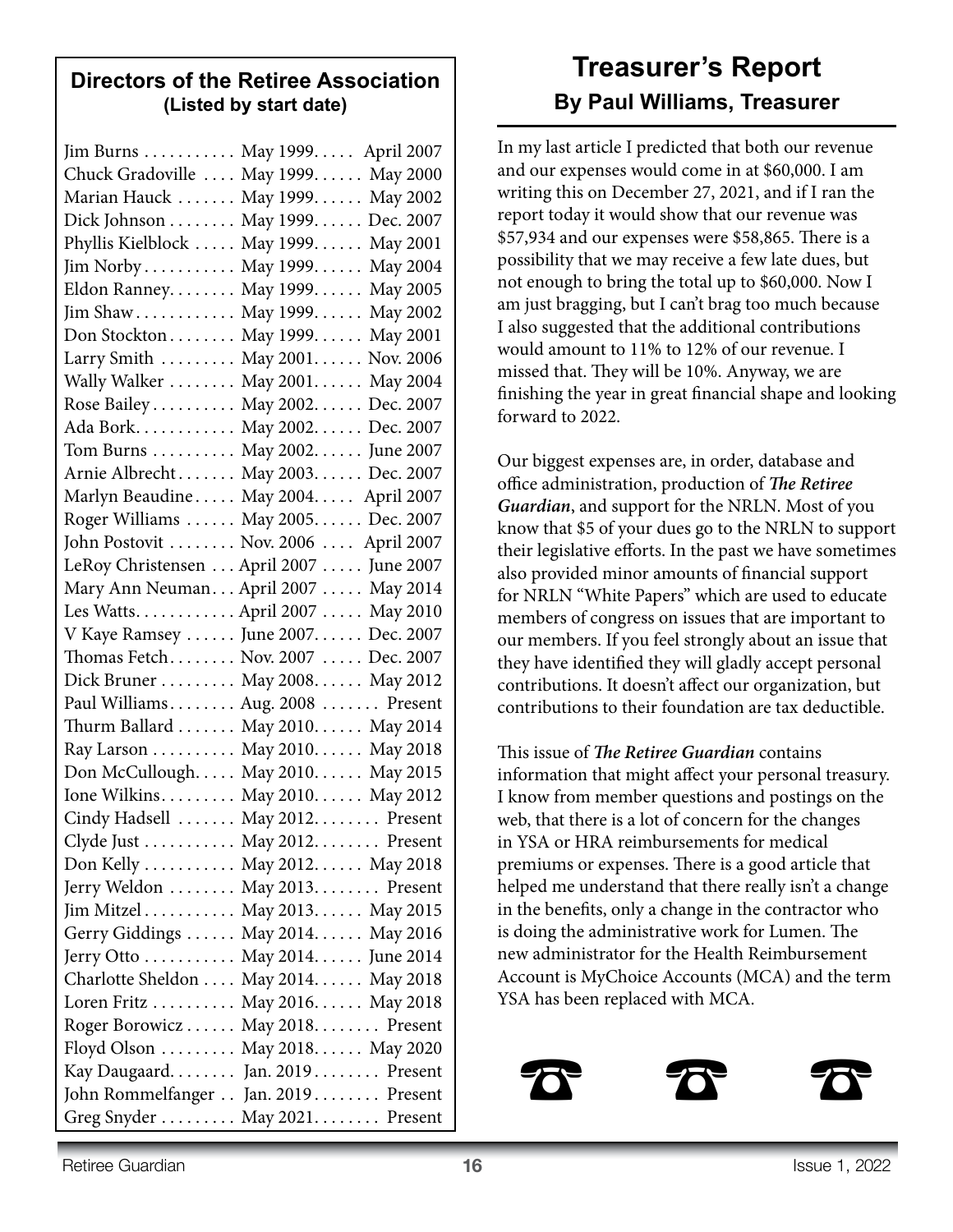# **Save this Page Your retiree benefits — What to do when a retiree dies …**

#### **General Directives**

 $\gamma$ 

The purpose of this document is to use as the basis for a conversation with your dependents, family members, estate planners, investment and legal advisors, such as a certified elder-law attorney. This document is **not** legal advice, rather it is a summary of certain earned benefits to which a surviving spouse or qualified dependent(s) *may be entitled*, including those due to the designated beneficiary at the time of the retiree's death.

**NOTE: It is important to notify the Service Center of the retiree's death as soon as possible after the death, but** *no later than one year.*

#### **How to apply for survivor benefits**

V Call **800-729-7526 or 833-925-0487**, and select **Option 3**, then **Option 1**. You will speak with a representative from the benefits management company contracted by CenturyLink to administer the Service Center.

V You must ask the Service Center representative to provide you with information regarding: • the Group Life Insurance payout, • the Survivor Annuity Option (if applicable), and • continued health care and dental insurance.

 $*$  You must provide the following information about the deceased retiree: • full name of the retiree, • date of death, • Social Security Number, and • address.

V You may be asked to provide *certified copies* of the Death Certificate to collect the survivor benefits.

## **Group Life Insurance**

The Group Life Insurance policy is administered by MetLife and is not taxable income. This benefit was originally based on the annual pay of the retiree. Qwest reduced the value of the group policy to a flat \$10,000 for all retirees.

You will be asked by the Service Center representative to provide the last four digits of the retiree's Social Security number, date of birth and a personal identification number (PIN) as recorded with the Service Center. If a PIN has not been established, a temporary one will be set up, so a permanent one can be set up for you.

**NOTE: It is important to have current beneficiary information recorded at the Service Center:** Confirm your current information by calling 800-729-7526 and selecting Option 2; then Option 1; then Option 1 again.

#### **Survivor's Annuity**

Retirees who selected the Survivor's Option at the time of retirement should make certain the spouse is aware of this benefit. The surviving spouse may arrange for direct-deposit or provide a mailing address to receive the annuity payment.

**If the retiree outlives the spouse**, the deduction from the retiree's monthly payment to pay for the survivor annuity should be cancelled by calling the Service Center. The amount of the cancelled deduction would then be added to the retiree's regular monthly pension payment.

## **Health Care Coverage (COBRA)**

The health care coverage for the surviving spouse and any eligible dependent(s) will be the same as that having been provided under the retiree's coverage at the time of death, and will be administered by COBRA.

**Note:** CenturyLink currently subsidizes the first six months' health care coverage; then the surviving spouse must pay the full cost for continued coverage for the next 30 months; followed by a slightly reduced monthly premium (-2%) at the end of the 36 months, when coverage for any dependent(s) is terminated. If you are a bargained-for retiree, the CWA contract makes changes for bargained-for employees who retired after January 1, 2014. Consult your union local for details. *Premiums must be paid in a timely fashion or the coverage will be dropped and not re-instated.* 

#### **Dental**

The surviving spouse may continue dental coverage for 36-months as long as the monthly premiums are paid.

#### **Telephone Concession Service (also known as "discounted service")**

If the retiree received concession telephone service provided by CenturyLink, it will terminate after two monthly billing periods from the date of the retiree's death.

### **Other Important Contacts**

**Social Security:** Notify Social Security of the retiree's death by calling 1-800-772-1213, or at the website: www.SSA. gov. Hearing Impaired number is 1-800-325-0778. Social Security notification of the retiree's death will end Medicare benefits.

**Veterans Administration:** If the deceased retiree was a veteran, the Veterans Administration should be contacted to advise them of the retiree's death and to determine if there are any eligible survivor benefits by calling 1-800- 827-1000 or at the website: www.VA.gov.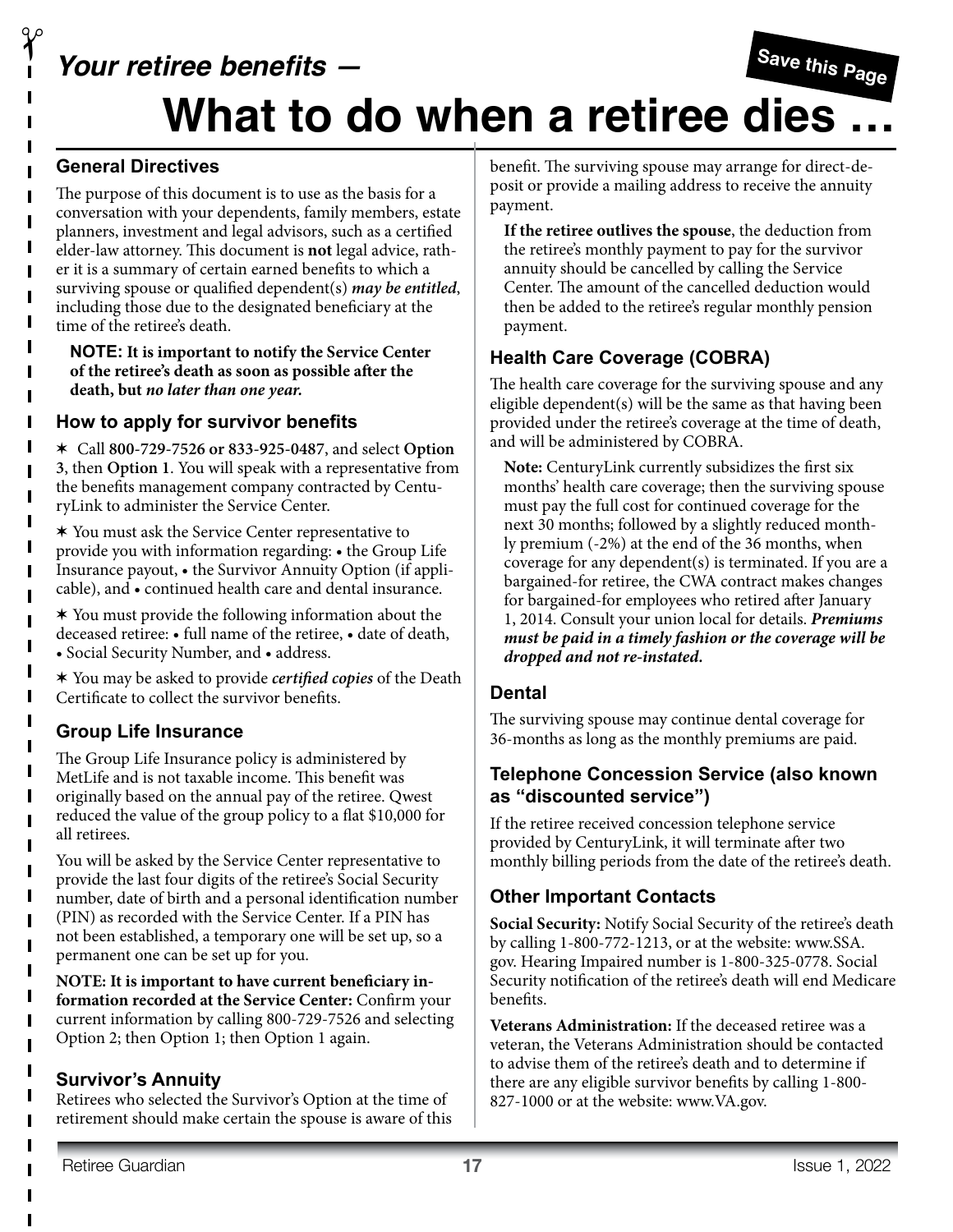# **First Monday of the Month Breakfast Group**



This photo was taken the first Monday in October 2021, the first time we've met since 2019 before the pandemic.

We have been meeting at Perkins in Golden Valley, Minnesota since 1990 except for 2020. The group used to have 20 to 30 attending. Now we're down to seven or eight. Some months it can be nine or 10. But we still enjoy getting together.

Our thanks to Ron Skwier, who came from Arizona to attend this month's breakfast.

Thanks to John for providing this picture and information.

**From left to right are: Dallas Leier, Randy Gezella, Don Odland, Jim Smeby, Ron Skwier and John Tibbits.**

# **Lumen Service Center 800-729-7526 or 833-925-0487**

**If you still have unresolved problems** *after* **calling the Service Center, contact your Retiree Advocate as listed below.**

| Shirley Jones Oregon, Washington benefit65@clear.net 206-368-8686 |  |
|-------------------------------------------------------------------|--|
| Cassie KelleyNew Mexico cassiek@comcast.net 505-298-8666          |  |
| Kitty Kennedy Arizona  kkennedy404@gmail.com  520-444-6617        |  |
| Byron Lemmon Utah. bylemmon99@q.com 801-295-4653                  |  |
| Gordie Lundy lowa, Nebraska  gmale5664@gmail.com  402-203-2042    |  |
| Shirley Moss  Idaho, Montana  samoss05@q.com  208-342-3449        |  |
| Jim Heinze All other states jjonrr@centurylink.net. 303-442-1831  |  |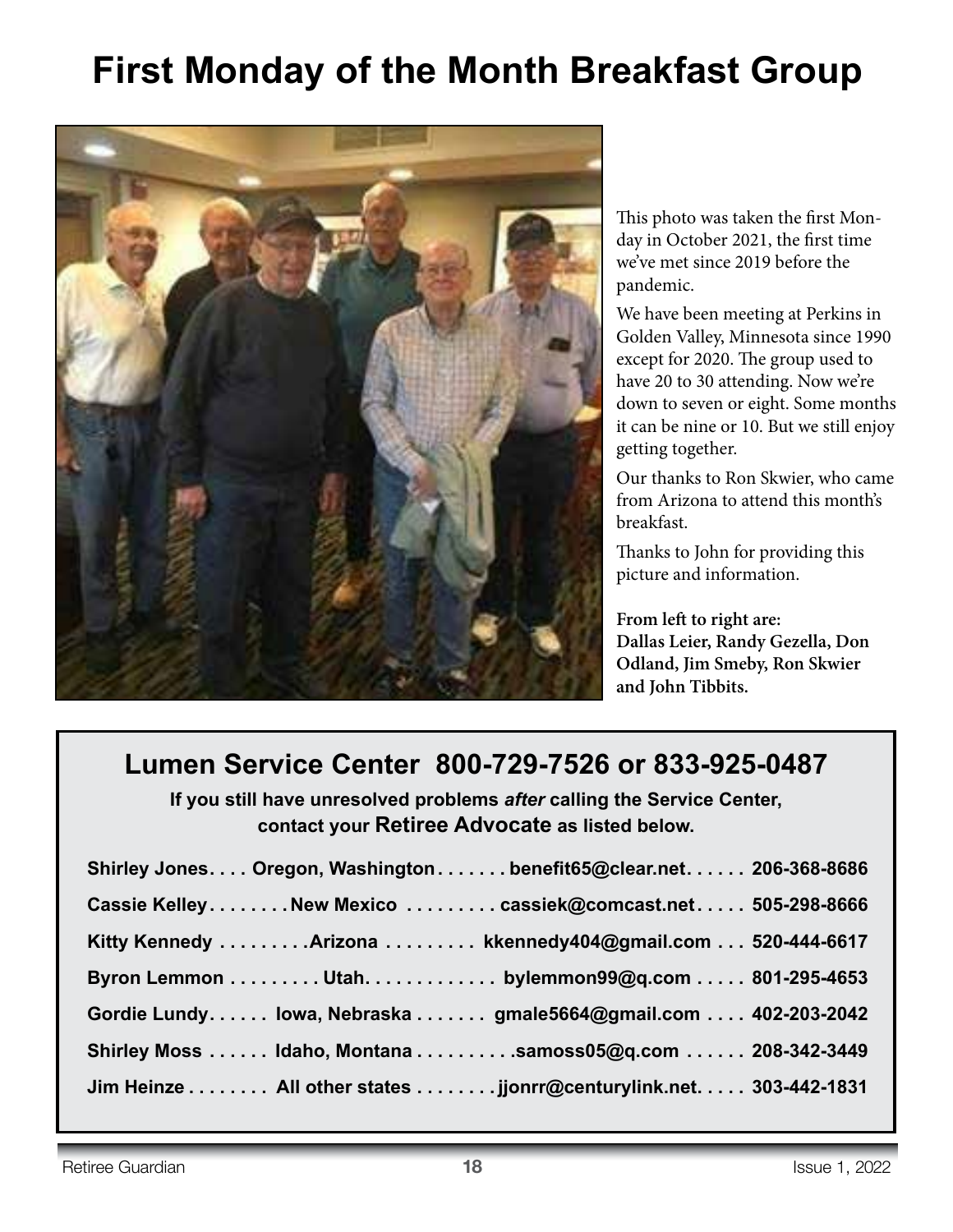

## **NRLN WORKS TO PROTECT YOUR RETIREMENT INCOME AND HEALTH CARE SECURITY**

The National Retiree Legislative Network (NRLN) is dedicated to Americans over age 50. We urge you to share our website www.nrln.org in emails and with your Facebook friends. We provide timely news, important information and tools that enable you to help us lobby Congress for reliable pension and Social Security Income and lower cost Health Care Benefits and Medicare. Today, there are over 50 million of us over age 65. By 2035, our children will be among 75 million over 65. And by 2060, our great-grandkids will be part of 100 million over 65. Now is the time to ensure retirement benefits are protected for the future!

You are automatically a member of NRLN because you're a member of our Retiree Association. You can also show more support by becoming an individual member. Your voice is important for your elected officials! Watch for more about NRLN in each issue of *The Retiree Guardian*.

Links on the NRLN website will guide you to more detailed information. Here are two samples: How to contact your elected officials: https://www.nrln.org/congresslegs.html#/legislators/ List of senior help sites: https://www.nrln.org/links.htm

# **Twin Cities OCS Geezer Group**



This is the Twin Cities Official Communications Services Geezer Group, which has been meeting monthly since 2000. From the left going around the table: Mark McHenry, Joe Anderla, LaRee Shebeck, Gary Vig, Bill Lovegren, Joan Lovegren, Mary Ann Neuman, Terri Fontaine and Mary Peters.